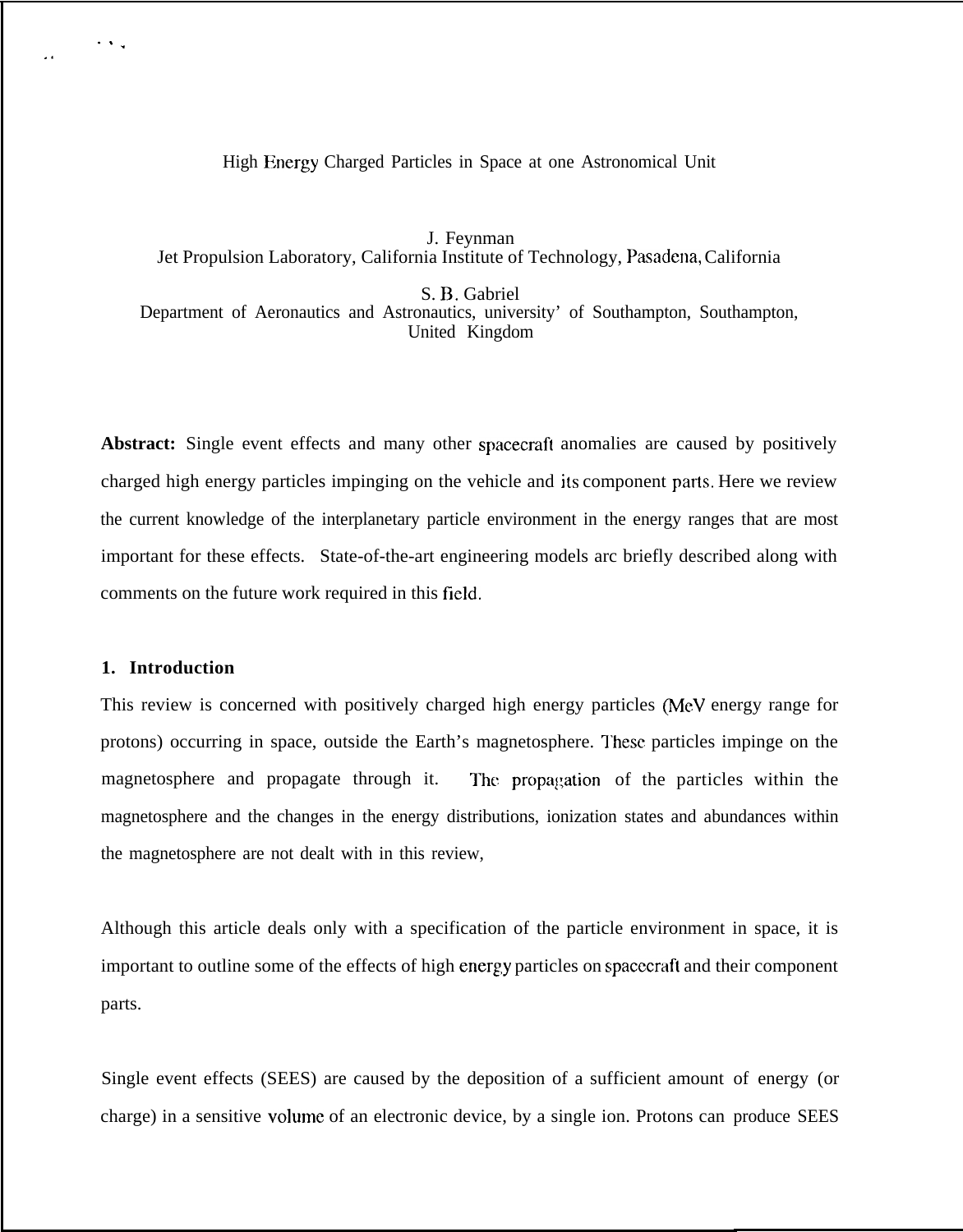indirectly by creating secondaries from nuclear reactions in the vicinity of the sensitive node. The ability of a heavy ion to cause an SEE depends on its Linear Energy Transfer (LET) or the rate at which it loses energy along its path (measured in units of MeV/unit length or McV cm-2/g). The cross-section for an SEE will depend on the particular part and only particles with a LET above a threshold value are able to produce an SEE. Typical particle energies of interest are in the range 10-2 to 10S McV per nucleon. Although ions are the most important particles for SEES, there are no satisfactory statistical prediction models for interpalnetary ions. It is the current practice to infer the cxpectcd ion fluxes and fluences from the modeled proton fluxes and fluences. This is an unsatisfactory procedure, since the relative abundances of heavy ions to protons varies from event to event. However it is the best that can be done until new models that directly address ions are developed.

Many of the main effects of high energy charged particles on spacecraft arc due to total ionizing dose. These effects include, in addition to SEES, degradation of electronic parts, power loss in solar cells, material property changes (e.g., darkening of glasses). Total ionizing dose (TID) is the amount of energy deposited in a unit mass and the units that are commonly used are the rad (100  $\text{ergs/g}$ ) and the gray (1 Joule/kg). The absorbed dose will depend on the specific material and the notation employed should indicate the material in question (e.g., rads(Si) for the dose in silicon). Semiconductor devices affected by TID include p-n junction diodes, bipolar transistors, junction field effect transistors, MOSFETS, and integrated circuits based on the these discreet devices (bipolar, digital, analogue, MOS, VLSI, microprocessors, memories/DRAM, SRAM, EPROM and EEPROMS).

Major damage to solar cells is caused by an effect called "displacement damage" in which the lattice is damaged due to the displacement of atoms from their normal locations to interstitial sites, leaving a vacancy behind. These sites have a major influence on carrier recombination rates and since the cell performance is largely governed by this parameter, displacement damage can cause

,.

.,,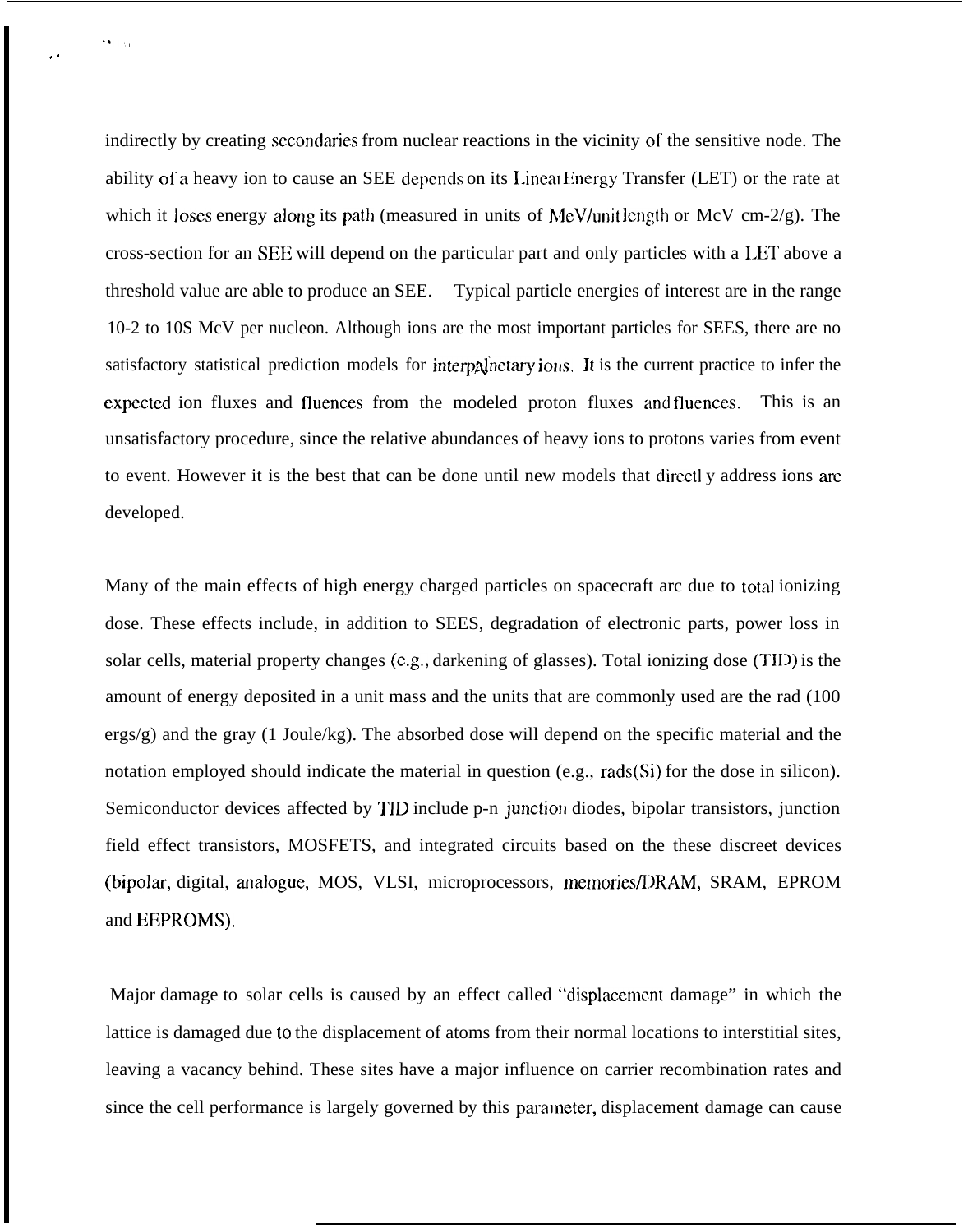power reductions of the order of 30%. Consequently solar cell arrays have to be oversized to ensure that the end-of-life requirement is met. Because the CC1lS are not shielded by the body of the spacecraft (as are the internal electronic devices), they have to be protected by cover glasses to reduce the radiation effects, The actual spectrum of the protons reaching the cell itself will depend on the thickness of these cover glasses. The effectiveness of a proton in causing displacement damage depends on its energy. The resultant degradation will be dependent on the energy spectrum of the external environment, the cover glass thickness and the type of cell. However, as a rough guide protons with energies in the range 1 to 10 MeV will be the most important.

Darkening of glasses is due to the formation of color centers caused by lattice defects. The absorption of light by these defects occurs by excitation of a trapped charge (electron or hole) from its ground state to a higher excited state. This same basic mechanism is responsible for changes in the optical properties and hence thermal performance of thermal control coatings. In this case it appears that the density of the active defects does not depend on the type of particle, the energy or the fluxes but on] y on the absorbed dose (Bourrieau, 1993).

In the vicinity of the Earth (i.e., outside the magnetosphere) energetic particles come from two main sources, galactic cosmic rays and particles associated with events taking place on the sun. The analysis of the expected fluxes and fluences is very different for the two cases because the time variations of the two components are so different. The galactic cosmic rays are present at all times and the major change in the flux is an 11 year solar cycle., 1 n contrast the particles associated with solar events are sporadic. The events with the largest fluences (i.e., particle fluxes integrated over the event time) take place perhaps once or twice pcr solar cycle and have typical event times of several days. Because of these great differences, the two types of particles will be discussed separate] y.

## **2. Galactic Cosmic Rays**

,.

 $\cdot$  .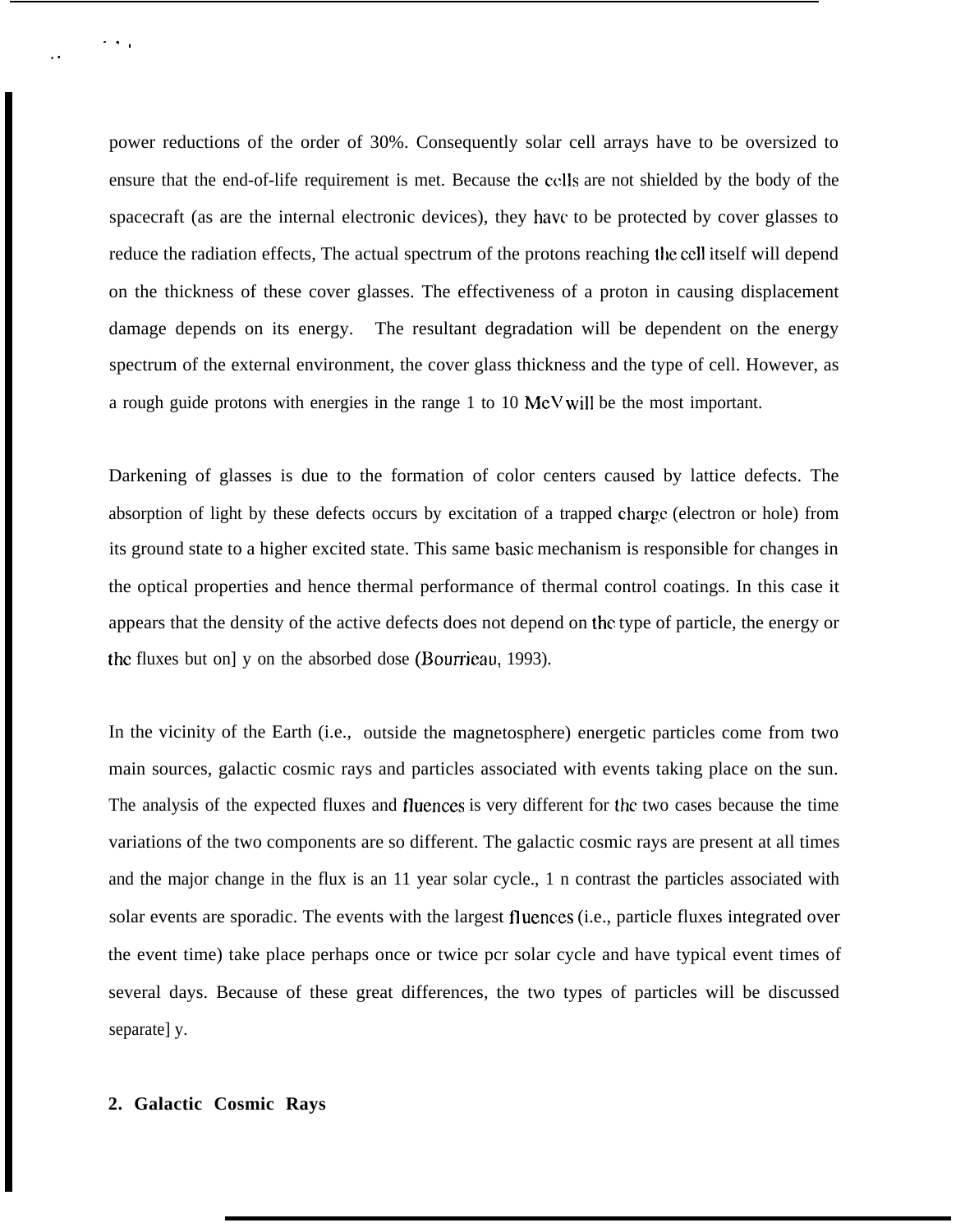Galactic cosmic radiation is composed of high energy nuclei believed to propagate throughout all space unoccupied by dense matter. Its origin is still a matter of scicnti fic debate and it may have both galactic and extra-galactic sources. The cosmic radiation incident on the Earth's atmosphere is called the primary cosmic radiation. Cosmic rays propagating through the atmosphere will undergo nuclear collisions and generate secondary cosmic rays consisting of all known nuclear and sub-nuclear species. The flux is believed to be essentially isotropic oulside the region of space dominated by the particles and fields coming from the sun (the heliosphere) and within that region of space propagation effects cause an anisotropy of approximately 1%.

...,

For galactic cosmic rays the heavy ion fluxes and fluences can be found by extrapolation from the hydrogen fluxes and fluences using elemental abundance ratios normalized to hydrogen (protons). The cosmic radiation observed in space at 1 AU consists of approximately 83% protons, 13% alpha particles, 1% nucleii of atomic number  $>2$  and 3% electrons. This composition extends over an energy range from a few hundred MeV to  $>10^{20}$  MeV. I igure 1 (Mewaldt, 1988) summarizes the relative elemental composition, normalized to  $Si = 10^6$ . Figure 2 (Mewaldt, 1984) shows typical quiet time low energy spectra for several elements. The intensity of cosmic rays is solar cycle dependent, decreasing as the sunspot number increases. This is reflected in the neutron monitor counting rate data shown in Figure 3.

For engineering purposes, the standard model now used is that of Adams (1986), which provides a descriptive model of cosmic rays in the near-Earth environment, based on extensive measurements of composition, energy spectra and solar cycle variations that have been made from spacecraft, balloon and ground observations over the past three decades. Probably the largest uncertainty in this model is in its ability to predict time variations in the flux of cosmic rays over the solar cycle. Currently the model uses assumed sinusoidal time dependence for fluxes at Earth, based on a fit to a combination of neutron monitor and ion chamber data taken over a period of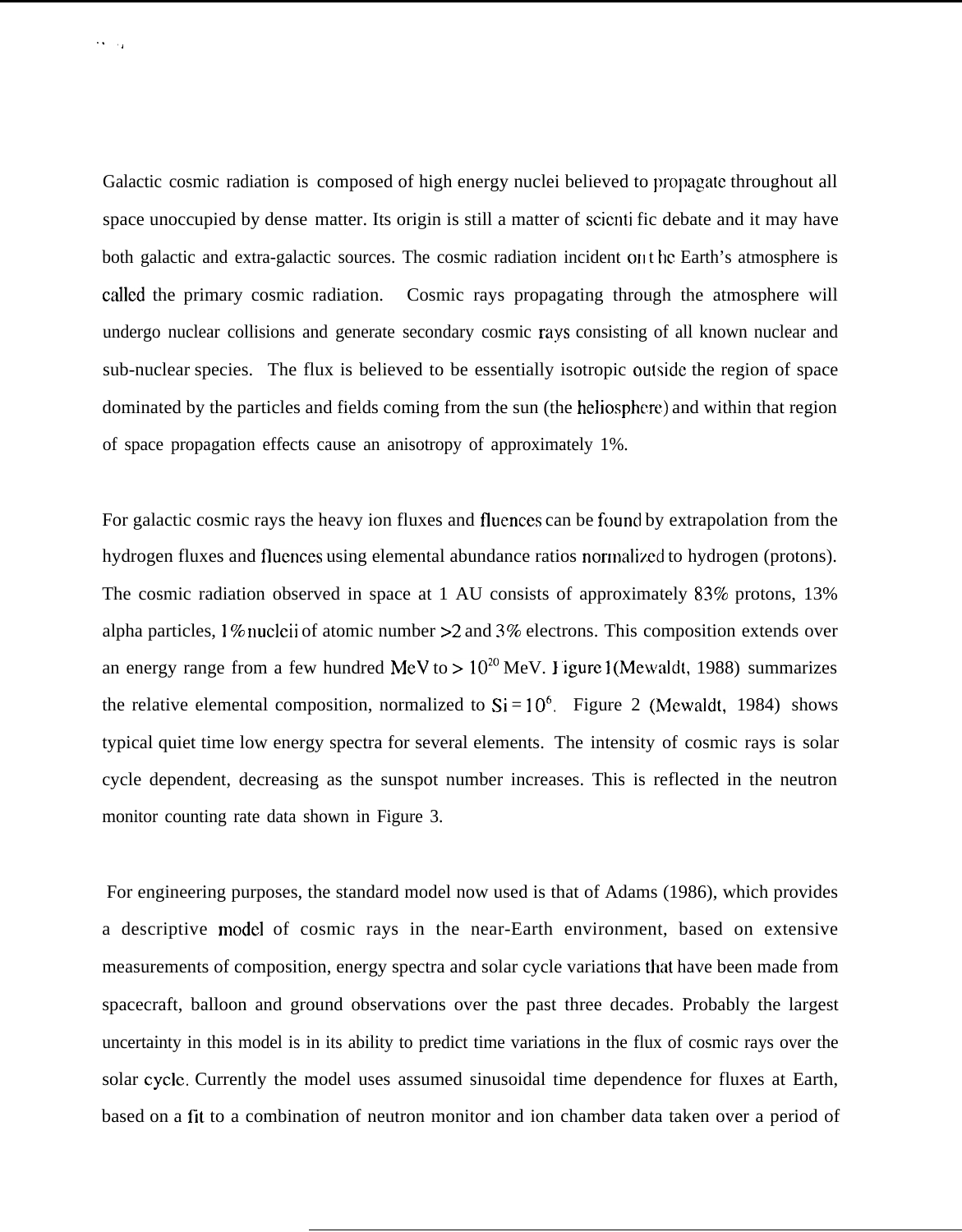**more** than 40 years. Accuracies achieved using the mode] arc estimated to be within a factor of  $\sim$ 2 for predicted fluxes of low energy (100 MeV/nucleon) particles at a specific time and to within -  $+/-$  30% for integral fluxes (or fluxes of GeV particles) at radial distances of 1  $+/-$  0.5 AU from the Sun and near to the ecliptic plane.

## 3. **Solar Proton Events**

 $\mathbf{q} = \mathbf{q}$ 

,.

## 3a. Introductory Remarks

While the cosmic rays provide a steady background of high energy particles, those due to solar events dominate the environmental hazards for energies from 1 to 100 MeV/amu. From 1963 to the present proton fluxes have been observed using a series of closely related instruments on the IMP 1, 2, 3, OGO 1 and IMP 5, 6, 7, and 8 spacecraft. 'l'his long commensurate data set has permitted a good statistical sample of proton events to be assembled (Armstrong et al., 1983, sec also Fe ynman et al., 1993). Solar energetic particle events arc very sporadic. The proton fluences observed in an event can vary from just above the cosmic ray background to, for example, the 1.3  $x<sup>10<sup>10</sup></sup>$  protons/cm<sup>2</sup> that were observed at energies above 10 MeV during an event in October 1989(Feynman et al., 1993). Event fluences above 1.5 x109 protons/cm<sup>2</sup> (E> 10 MeV) are very rare and only about 13 of them have occurred since 1963. No events with  $I > 10$  MeV fluences greater than 1x1010 protons/cm<sup>2</sup> occurred between the famous event of August 1972 and the October 1998 event, a period of 16 years. The 1972 event and its awociatcd geomagnetic storm caused widespread power outages in Canada and the United States and alerted spacecraft engineers to the importance of major solar proton events. The 16 year hiatus led to the impression that the 1972 event was of a different class than all other proton enhancements (King, 1974) and that this different class was very rare. However, major events had been observed before 1963 (Malitson and Webber, 1962, Feynman et al., 1988) and have been again observed in both 1989 and 1991. Major events appear to be the high fluence end of smooth distribution of particle fluences.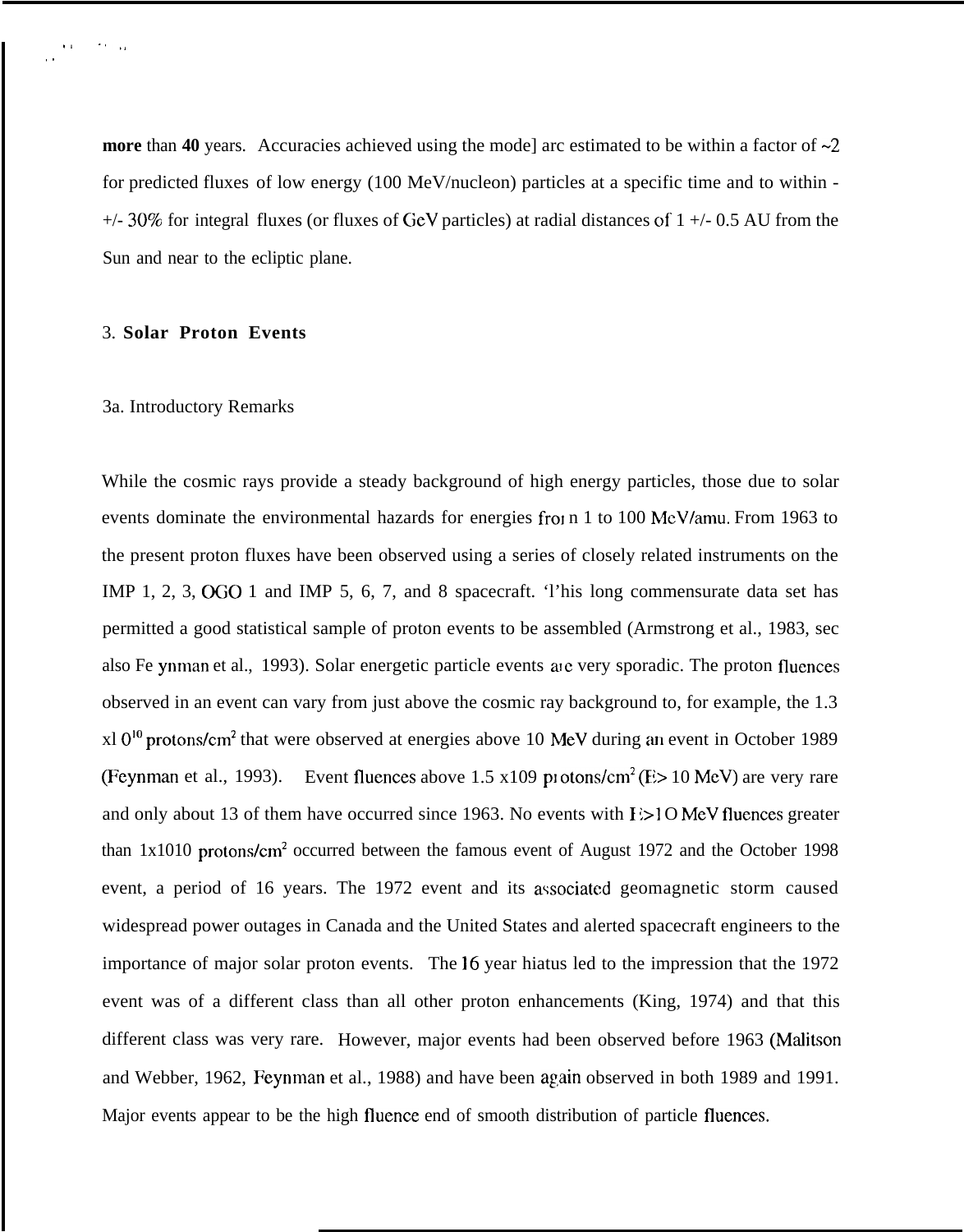Recently it has bccomc more evident that there are two different types of solar particle events in the energy range above **5** MeV, corresponding to two different types of solar X-ray flares, gradual and impulsive (Rcamcs, 1994). In gradual events the decay of the X-ray intensity takes place over many hours. In impulsive events there is a sharp peak in X-ray emission (Figure **4).** The gradual events, often called LDE (Long Duration Events), are strongly associated with ejections of mass from the solar corona (CMES) and tend to be the events with the largest proton fluences. They have elemental abundances and isotopic compositions that are characteristic of the corona (Rearnes et al., 1994) and apparently arise from regions having an electron temperature of 1 or 2 MK (million degrees Kelvin). The largest solar proton events often occur in association with series of major gradual flares from a single active region as it is carried act oss the face of the Sun. It is widely believed these particles are accelerated by a shock in the corona and lower solar wind (c. f. Gosling, 1993.). This shock, in turn is thought to be due to high velocity (up to  $1,400 \text{ km/s}$ ) ejection of coronal plasma (CMES) often associated with gradual flares. Particles propagating from the acceleration site to the spacecraft directly along the magnetic field lines in the solar wind will be anisotropic when they reach the Earth (see Figure 5). The majority of particles will be scattered many times on the way to the Earth and will therefore be isotropic. Most of the events observed at Earth with the largest proton fluences in the energy range >10 McV appear to be due to acceleration near the Sun and subsequent scattering.

,.,

In contrast to the particles with energies  $> 10$  MeV, protons with energies  $< 5$  MeV are typically accelerated by shocks traveling throughout the interplanetary medium. These particles often arrive at the Earth in close association with the shocks. Typically, peak fluxes are of the order of hundreds of particles /(cm' sters MeV)

The other type of particle event, impulsive events, show marked enhancements of heavy ions. Typically the Fe/O ratio is of the order of 1, in contrast to 0.1 or less in gradual events. In addition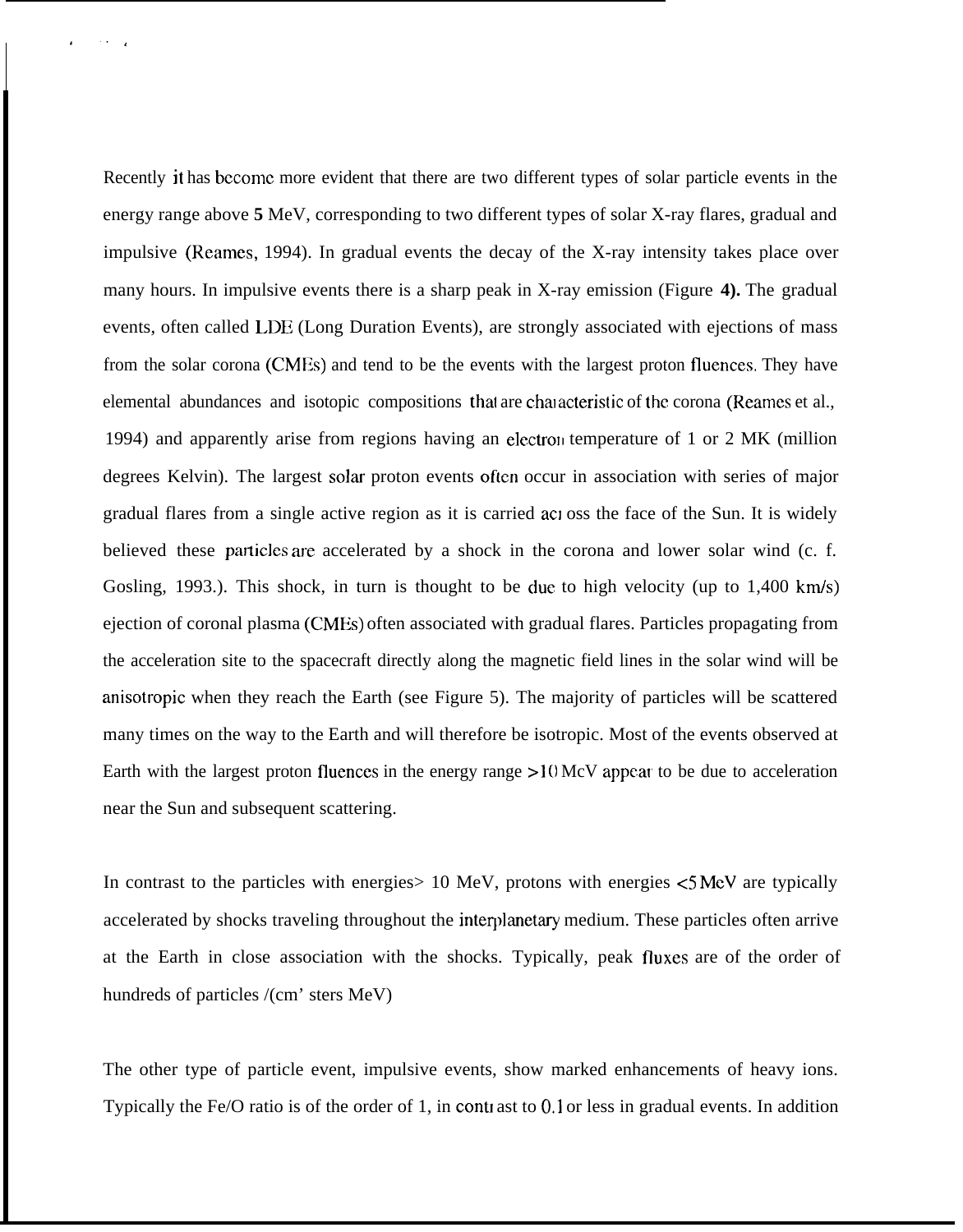the He3/He4 ratio is two to four orders of magnitude larger than in the solar atmosphere or in the solar wind. These events arc generally dominated by electron fluxes and have smaller proton fluxes than the gradual events. These electrons do not represent a significant hazard to spacecraft. Studies of the composition indicate that the ions are from deep within the corona from regions having electron temperatures of 3-5 MK (Reames, 1994), These particles arc believed by many to be directly accelerated during solar flares. The majority of small solar particle events observed at Earth arc attributed to this type of event (Reames, personal communication, 1995).

#### 3b. Proton fluxes

)

. . .

,

<sup>I</sup> . .

Typical time histories of the fluxes at energies >10 MeV are shown in Figure 6, for two large events. Note that the particle fluxes rise over a time period of the order of a half to onc day. This is followed by a slower decay, which takes of the order of a few days. This is characteristic of proton events in general. However, the second strong increase at the end of the first decay phase is only found in very large events and is due to a series of CM Es. The rise time is a function of the solar longitude of the initiating CME or flare. The propagation time (i.c., the time between the solar event and the appearance of the protons at Earth) is also a strong function of the longitude of the solar event as shown in Figure 7. If the solar event is well placed, the particles may arrive at the Earth in the matter of tens of minutes. The solat longitude that is most effective in producing proton enhancements at Earth is around 30 degrees west. The longitude most effective for particles in the GcV range is close to the western limb of the Sun.

For some engineering applications the important quantity is the size of the peak particle flux. However, there is no probabilistic engineering model for peak fluxes (similar to the fluence model described below). Such a model would bc useful for the prediction, on a statistical basis, of instantaneous SEE rates during interplanetary missions. Currently the estimation of this parameter is calculated using a worst case approach based on the August 1972. event (Adams, 1988). In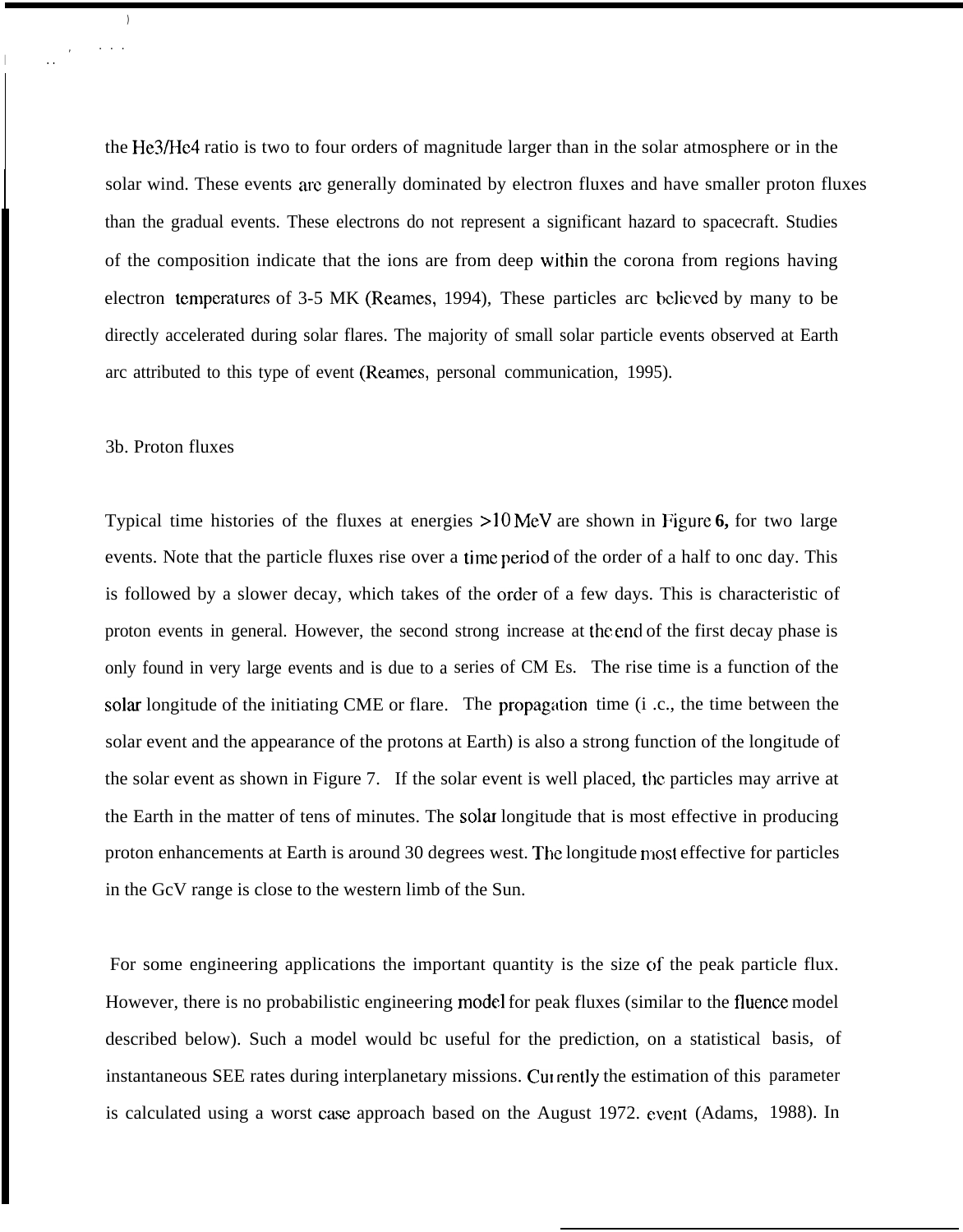addition, the distribution of daily fluences has been generated for each of the energy ranges separate] y and is available in the literature (Feynman et al., 1993). An example is given in Figure 8. These daily fluences may be used to give a very rough estimate of the peak flux but this involves using some estimate of the sharpness of the peak. This problem has not been well studied.

# 3c, Proton fluences

,,. ,

The interplanetary proton fluence below about 100 MeV is dominated by solar protons. The total fluence during a mission is due to the combined effect of the discrete energetic proton events that take place during that mission. The distribution of sizes of the proton events is such that the total fluencc predicted for a mission will be due to a small number of very high fluence events if any such events take place (King, 1974, Feynman et al., 1990). It is therefore very important to correctly estimate the probability of occurrence of large events. The occurrence frequency of the major events does not appear to be randomly distributed in lime. Instead they appear to be much more common in some solar cycles than in others. In particular, in the 25 years between 1963 and 1988 there was only one major event (August 1972). in contrast, 3 or 4 major events occurred in the short time period from 1957 to 1963, and 4 or 5 major events have occurred during last few years (1989 to 1991). It is therefore essential that the data set used is collected over several solar cycles so that it contains a good statistical sample of the major events. I'hc model described uses a data set collected over such a long period of time that the population of major events is probably well sampled. We do not expect the distribution to be significantly changed when more data becomes available in the years to come.

We now describe a predictive engineering model for the interplanetary fluence of protons with energies  $>1, >4, >10, >30$ , and  $>60$  MeV (Feynman et al., 1993). The model was derived from data collected by spacecraft at 1 AU between 1963 and 1991, The >10 McV and >30 MeV data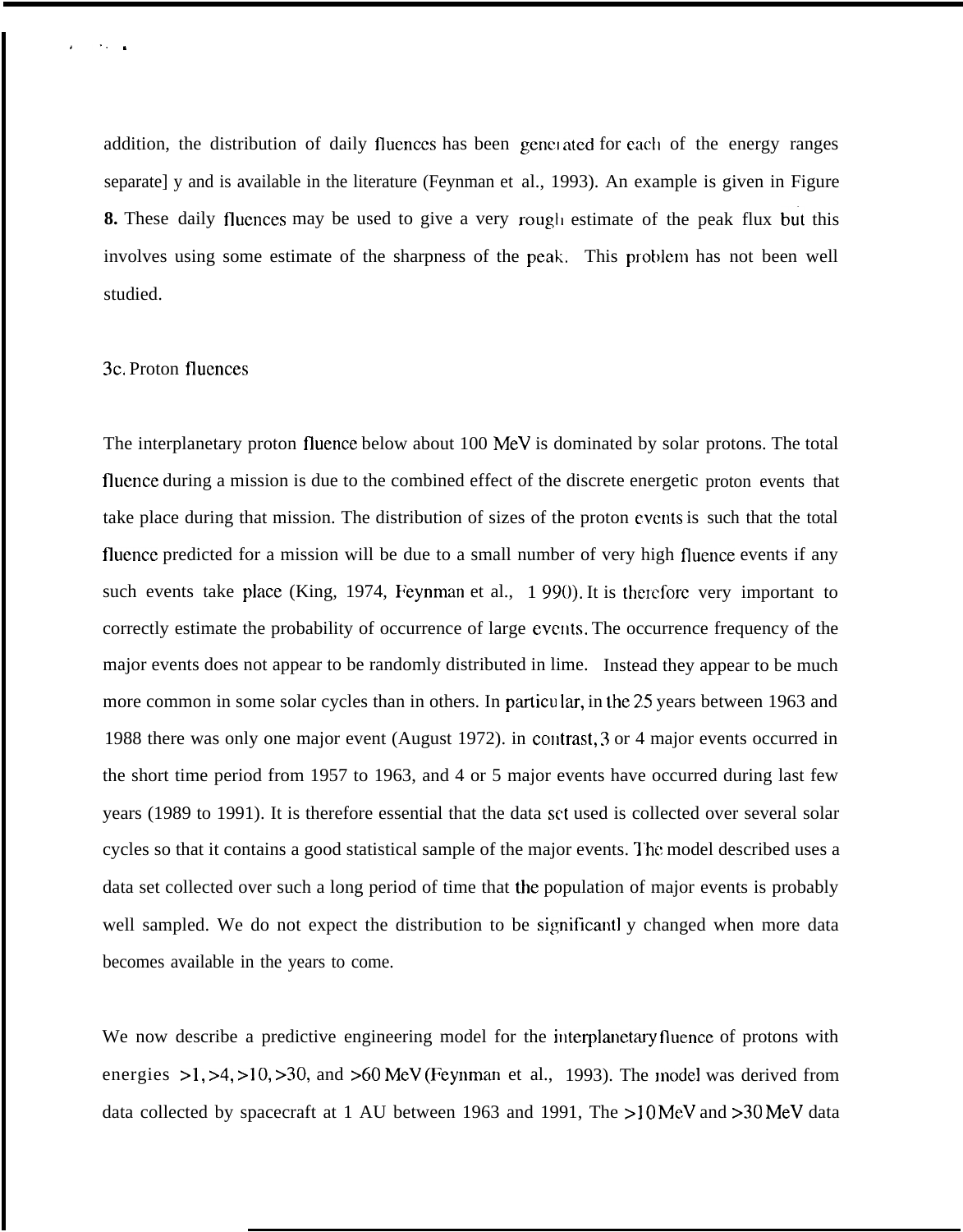sets cover the period from 1963 to day 126, 1991. The >1, >4, and >60 MeV data sets were collected between 1973 and 1991. Both data sets contain several major proton events. The results were presented in a convenient graphical form that may bc used to calculate the 1 AU fluence expected at a given confidence level as a function of the length of the mission. Such an estimate is often needed when spacecraft spend a significant amount oft i me in the interplanetary environment.

<sup>J</sup> .,,

When the annual integrated fluence was generated it was found that tile sunspot cycle could be divided into two periods; a high fluence, active sun period of seven years and a low fluence quiet sun period of 4 years. The active period begins two years before the year of solar maximum and includes the fourth year after solar maximum (where "years" are defined relative to solar maximum determined to 0.1 of a year). See Figure 9. From this figure it is clcady useful to consider the statistical properties of the events occurring during the active period separately from those occurring during the quiet periods. Because the quiet periods are so quiet we can assume no significant proton fluence exists at 1 AU during those periods and that the only model needed is that for the active periods.

In the mode], the clustering of proton enhancements due to a series of gradual flares was taken into account by integrating over time periods during which the daily proton fluences exceed a selected threshold, The threshold was chosen separately for each energy range and can be considered to be an empirically determined quiet day fluence. The size distribution of the events was then determined for each integral energy range. An example is shown in Figure 10. The events have been ordered according to the log of the fluence and plotted against the percent of observed events that have a magnitude less than the given event. To be morr exact, flucnces were plotted against  $(ix 100)/(n+1)$  where i is the rank of the events used in the data set and n is the number of events in the data set. The horizontal axis of the plot is scaled so that a data set that is distributed log normally (the log of the fluences distributed as a Gaussian) will appear as a straight line. The straight line in the figure gives a comparison to a log normal distribution. Of course, the real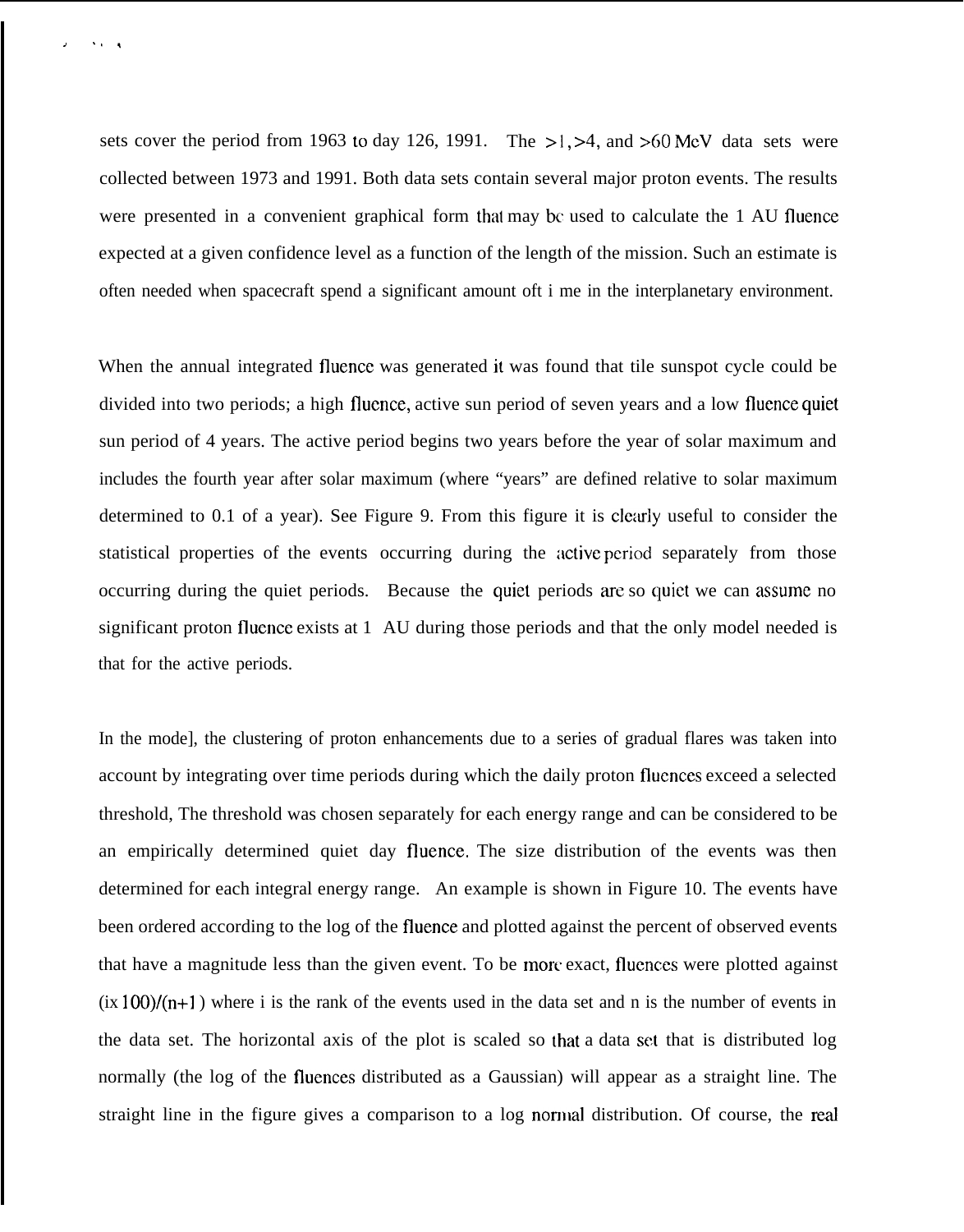distribution of the data is not log normal. In the real data there arc always more events the smaller the size of the event (Feynman et al., 1990 ). For a log norlnal distribution there is a mean event size and the number of events decreases for events both smaller and larger than that mean. For this reason the distributions can not be expected to be fit by a straight line. However, the estimate of the total fluence accumulated during a mission is dominated by the estimate of the probability of occurrence for large events. The fluence will not be changed due to an underestimate of the probability of occurrence of the small events. It is only important that the probability of occurrence of the largest events be estimated correctly. This is accomplished by fitting the line to the high flucnce events as shown in Figure 10. There remains a certain amount of individual judgment in choosing the fitting curve and the fit shown is reasonably conservative. 1 'or  $E > 1$  MeV to  $E > 60$ MeV energy ranges see Feynman et al. (1993). For higher energies an extrapolation must be made. This is done by using either a power law in energy or an exponential in rigidity. This problem needs further work,

The parameters describing the fits (mean and standard deviation of the Gaussians) were used in a Monte Carlo simulation to generate a curve giving the probability of exceeding a given fluence during a mission of a selected length. The results for a selection of mission lengths are shown in Figure 11 for energies in  $10 \text{ MeV}$  (see Feynman et al., 1993 for other energies). The figure gives the probability of exceeding a given fluence during the life of a mission outside the magnetosphere at 1 AU. Five mission lengths are shown. In calculating mission length only the time that the spacecraft spends in interplanetary space during the solar cycle active years should be included. To use Figure 11 to estimate mission fluences find the line that corresponds to the desired mission length and locate the "confidence" level required. Then the abscissa gives the value of the fluence that will not be exceeded (at the selected confidence level). Recall that a confidence level of 95% means that only 5% of missions identical to the one considered will have larger fluences (i.e., probability + confidence level =  $100\%$ ). Note that the fluence is a steep function of the confidence level. In some applications a small lowering of the confidence level requirement may be acceptable

t.. .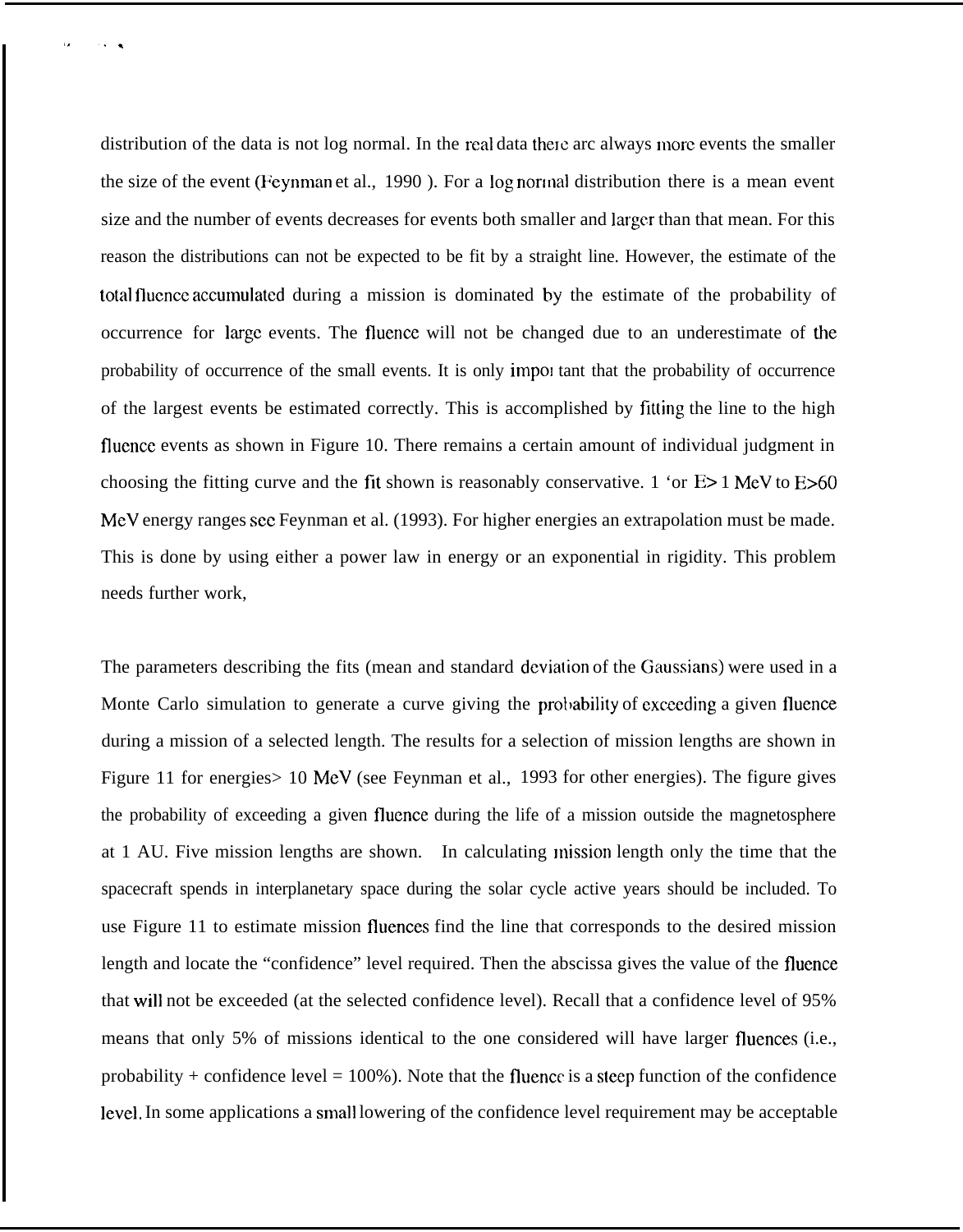and result in a large enough decrease in estimated fluence to eliminate an otherwise important problem. See Feynman et al. (1 993) for details and other energy ranges.

## 4. **Heavy Ion Abundances**

In addition to energetic protons, solar proton events produce helium and heavy ions, notably Fe and the C N O ions (carbon, nitrogen and oxygen). For studying the heavy ion abundance in solar events wc need again to distinguish gradual events from impulsive events, As discussed above, it has been shown that the impulsive events are enriched in I leavy elements relative to the gradual events. Elemental abundances of some of the elements important for  $S1 \times s$  are shown in Table 1 which contrasts the abundances seen in these two types of events (from Reames et al., 1994). Thus we see that heavy ion to hydrogen ratios depend on the size of the event, with the smaller events (flare accelerated) having a higher average ratio than the larger ones (shock accelerated).

Current] y there is no model for heavy ion fluences equivalent to the J PL 1991 proton model (Feynman et al, 1993). There is a definite need for such a model to allow accurate predictions of SEE rates in this environment (Feynman and Gabriel, 1988). The observed ratio of helium to heavy ions is less variable than that of the protons to heavy ions. As a first step in the construction of an ion model, a helium model could be developed and a more reliable estimate of the ion fluence could be inferred. This would reduce the current inaccuracies resulting from normalization of the heavy ion fluxes to proton fluxes (Feynman and Gabriel, 1988).

Acknowledgement: Part of the research described in this paper was carried out by the Jet Propulsion Laboratory, California Institute of Technology under a contract with the National Aeronautics and Space Administration.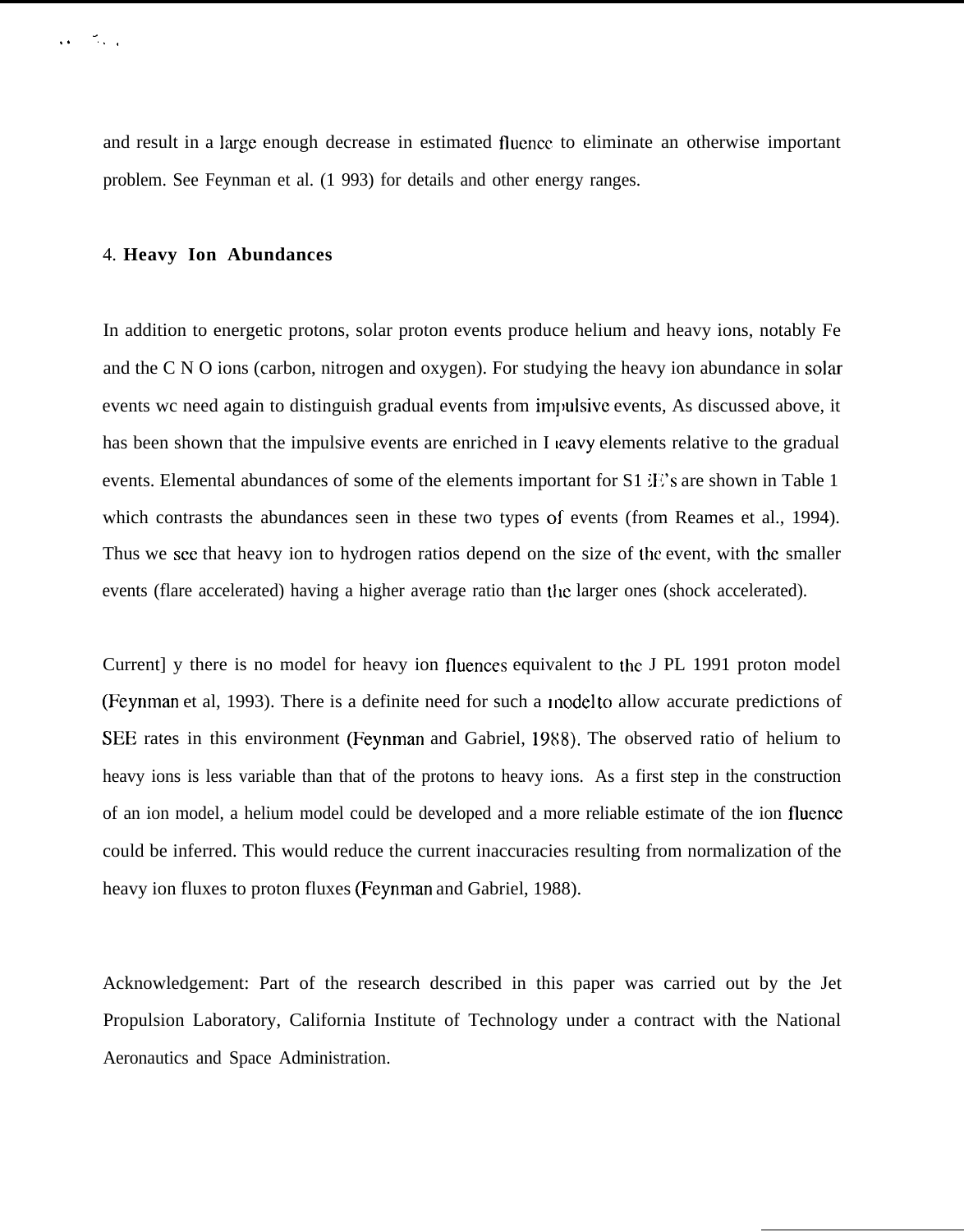$\frac{A}{\sqrt{2}}$  ,  $\frac{A}{\sqrt{2}}$ 

Adams, J. H. Jr., Cosmic ray effects on microelectronics, part 4, NRL Memorandom Report  $\#$ 5901, 1986

Adams, J. H. Jr., Current models of the intensely ionizing particle environment in space, in Interplanetary Particle Envirnoment, J. Feynman and S. Gabriel, F.ds, JPL Publication 88-28,1988.

Armstrong, T. P., C. Brungardt and J. Il. Meyer, Satellite observations of interplanetary and polar cap solar particle fluxes from 1963 to the present, Weather and Climate .\_Responses to Solar Variations, Billy M. McCormac, Ed. Colorado University Press, 1983.

Barouch, E., M. Gros and P. Massa, The solar longitude dependence of proton event decay, Sol. Phys., 19, 483, 1971.

Bourrieau, J., Protection and Shielding, The Behavior of Systems in the Space Environment, edited by DcWitt, R. N., Duston, D., and Hyder, A. K., NATO ASI Series, Vol 245 (Kluwer Academic Publishers, 1993), p 299).

Feynman, J, and S. B. Gabriel, Eds, Interplanetary Particle Environment, JPL publication 88-**28,1988.**

Feynman, J., T.P. Armstrong, L. Dao-Gibner and S. M. Silverman, A new interplanetary proton fluence model, J. Spacecraft and Rockets, 27, 403, 1990.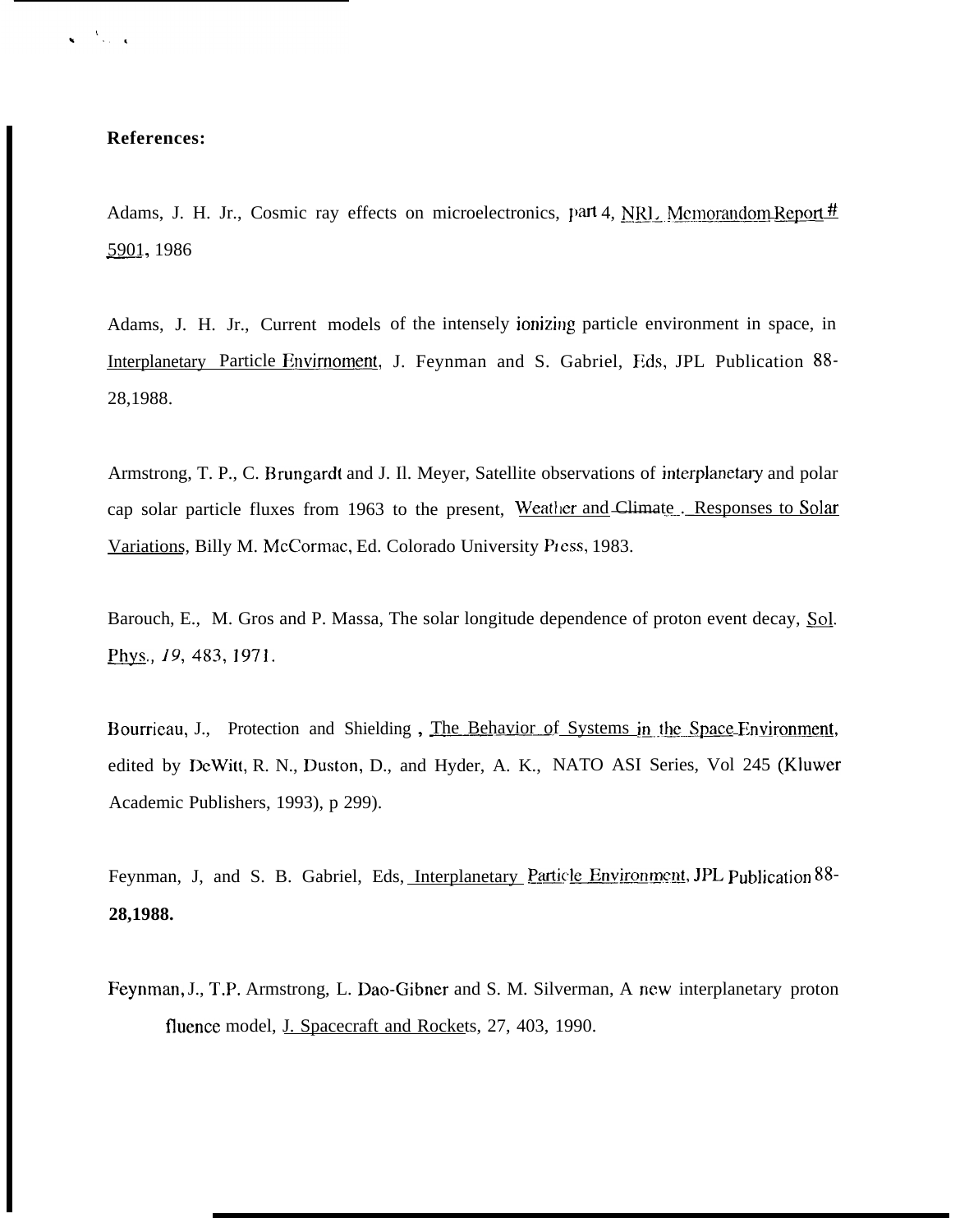Feynman, J. G. Spitale, J. Wang and S. Gabriel, Interplanetary proton fluence model: JPL 1991, J. Geophys. Res., 98, 13281, 1993

Gosling, J. T., The Solar Flare Myth, J. Geophys, Res., 98, 18,937, 1993.

 $\sim 10$  and

King, J. H., Solar proton fluences for 1977-1983 space missions, Journal of Spacecraft and Rockets, 11, 401, 1974.

King, J.H., Solar proton fluences for 1977-1983 space missions, Journal of Spacecraft and Rockets, 11, 401, 1974.

Malitson, H.H. and W. R. Webber, A summary of cosmic ray events, in Solar Proton Manual, Frank II. McDonald cd., NASA Goddard Space Flight Center, X-611-62-122, Greenbelt MD, 1962.

Mewaldt, R. A., J. D. Spalding, and E. C. Stone, The isotopic composition of the anomolous low energy cosmic rays, Astrosphys. J., 283, 450, 1984.

Mewaldt, R. A., Elemental composition and energy specita of galactic cosmic rays, 121, in Interplanetary Particle Environment, J. Feynman and S. Gabriel, Eds, JPL Publication 88-28,1988.

Reames, D. V., J, P. Meyer and T. T. von Rosenvinge, Energetic- Particle abundances in impulsive flare events, AD. J. Supl. 90:649-667, 1994.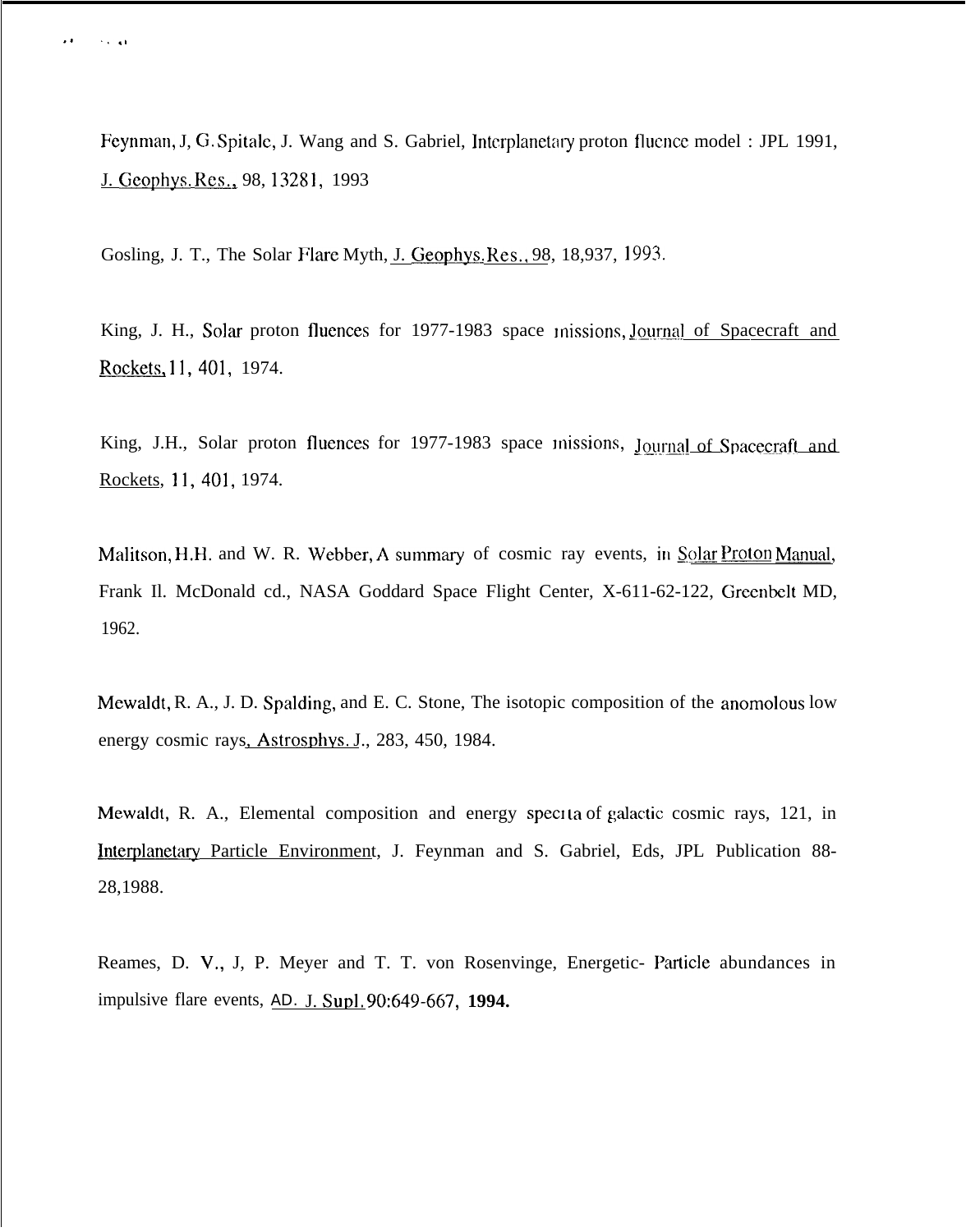Shea, M. A., Intensity /time profiles of solar particles at one astronomical unit., 75, in Interplanetary Particle Environment, J. Feynman and S. Gabriel Eds, JPL Publication 88-28,1988.

.,,

Smart, D. F. and M. A. Shea, Galactic cosmic radiation and solar energetic paricles, Chapt. 6 in Handbook of Geophysics and the Space Environment, A. S. Jursa, I'd. Air Force Geophysics Laboratory, Bedford, MA., 1985.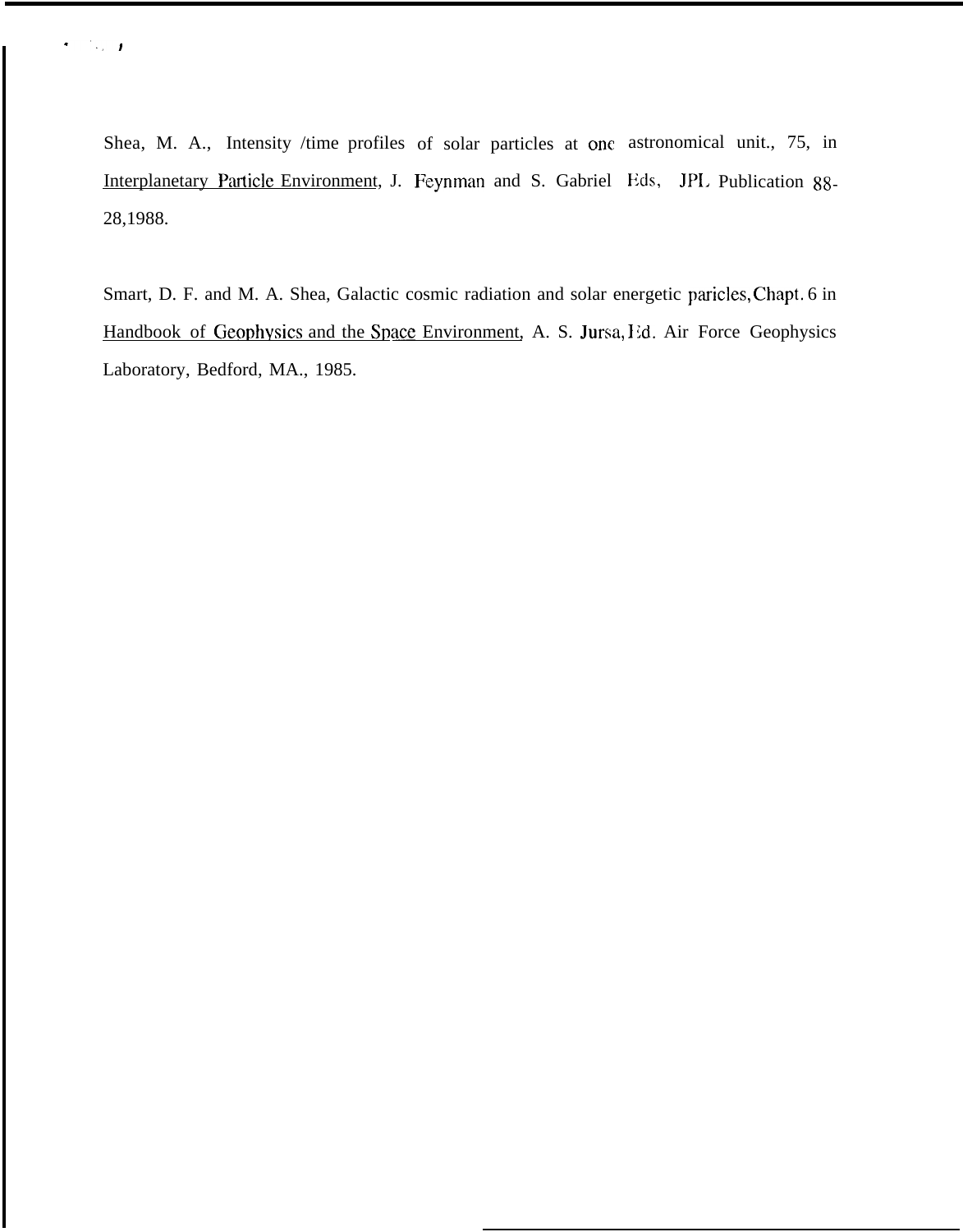## **Tables**

● ✎☛ **.Q**

> Table 1. A comparison of elemental abundances in gradual and impulsive solar particle events (from Reames, 1994).

## **Figure Captions**

Figure 1. Elemental abundance of galactic cosmic rays relative to silicon. (From Mewaldt, 1988).

Figure 2. Typical solar minimum spectra of low energy galactic cosmic rays (From Mewaldt, 1984).

Figure 3. Solar cycle dependence of neutron monitor counting rates. The counting rates are indicative of the flucnces of high energy galactic cosmic rays.

Figure 4. X-ray events detected by GOES '7 spacecraft in geosynchronous orbit. The vertical lines are hour markers. The lefthand panel shows an impulsive events at about 9:00 UT on May 3, 1992. The righthand panel shows a gradual event at about 15:45 UT on May 8, 1992. (From Solar-Geophysical Dat prompt reports,Number 574 -Part 1, June 1992, National Geophysical Data Center, Boulder Colorado,)

Figure 5 Propagation of solar energetic particles. Those propagating along the "favorable path" will be anisotropic at Earth. (Figure from Shea, 1988).

Figure 6. Proton fluxes for two major solar proton events (E>60 MeV). Data from IMP 8, T. Armstrong,T, P. personal communication).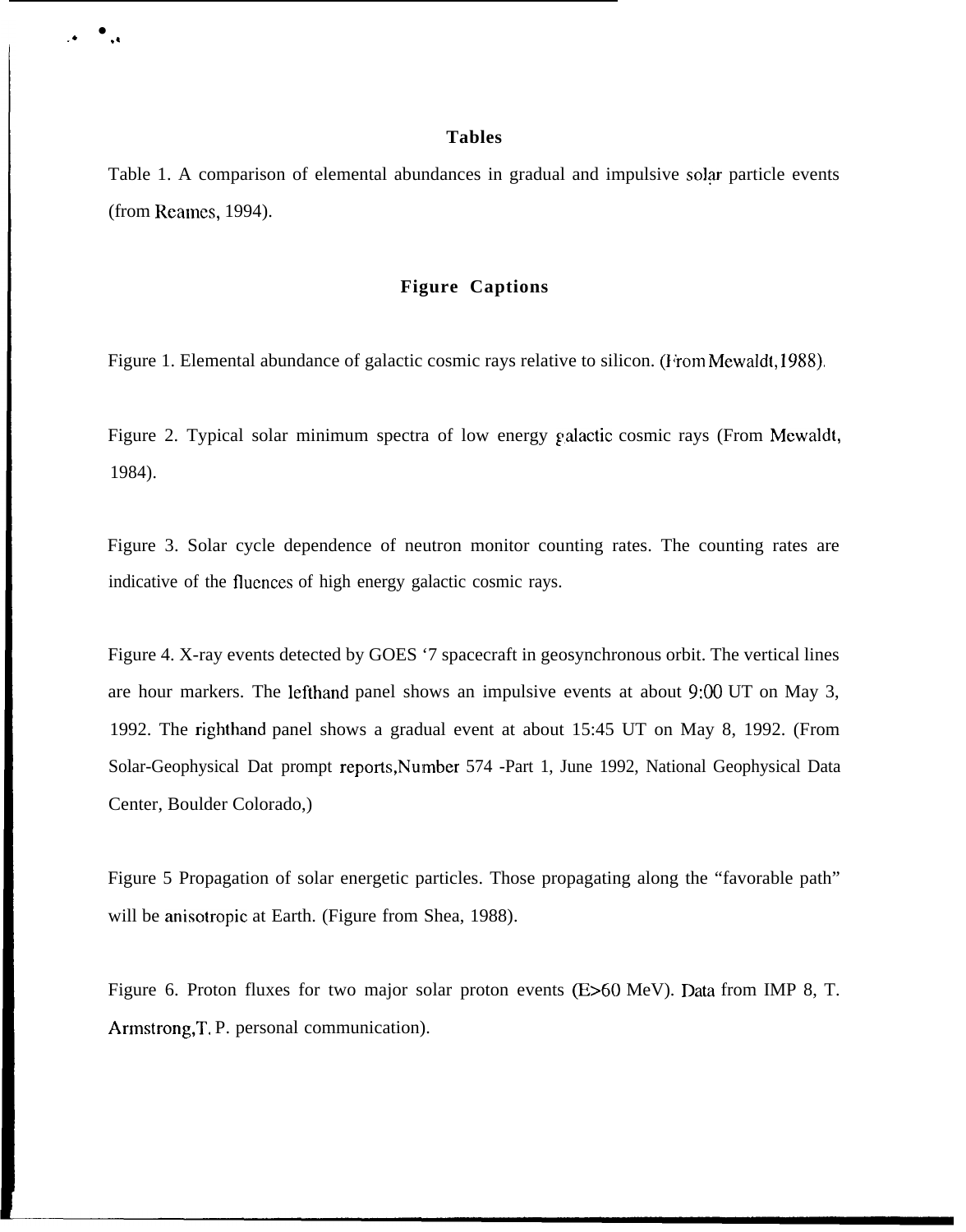Figure 7. Longitude distribution of propagation times of solar particles from the flare to the Earth (Barouch et al. 1971, see also Smart and Shea, 1985).

 $J$ , reduced to  $\mathcal{L}$ 

Figure 8. The distribution of measured daily fluences for protons with  $E > 10MCV$  (from Feynman at al., 1993).

Figure 9. Solar cycle variation of yearly integrated fluences observed at 1 AIJ (from Feynman et al., 1990).

Figure 10. The distribution of event integrated proton fluences with E>10MeV AU (from Feynman et al., 1990).

Figure 11. The estimated fluences of protons  $E>10$  Mev for missions of selected lengths. The mission integrated fluences are shown as a function of confidence level (from Feynman et al., 1990.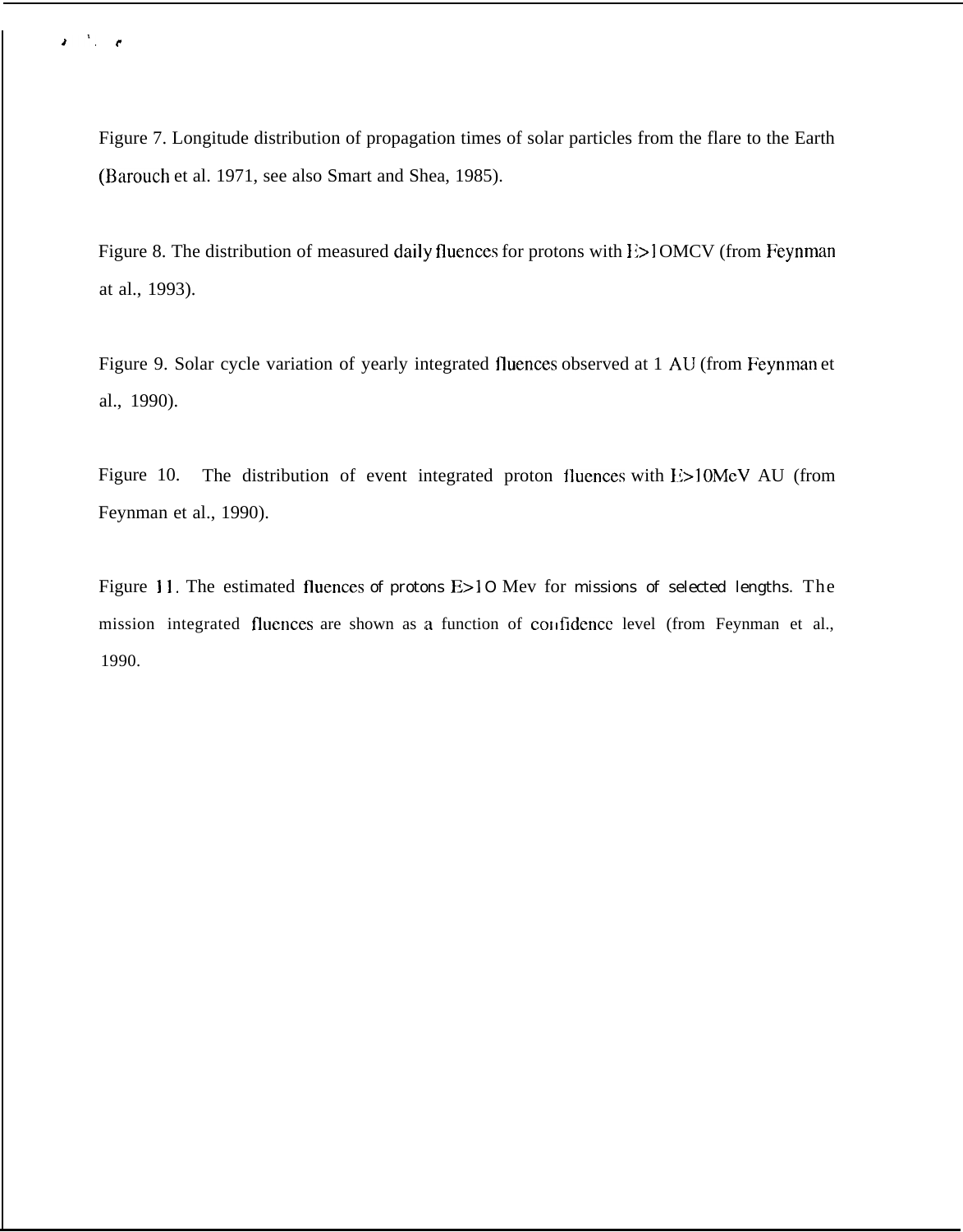| ABUNDANCE<br>Ratio | <b>MEAN ENHANCEMENT</b><br>RELATIVE TO CORONA |                 | <b>SLOPE OF REGRESSION</b><br>VERSUS Fe/C |                          |
|--------------------|-----------------------------------------------|-----------------|-------------------------------------------|--------------------------|
|                    | Gradual"                                      | Impulsive       | Gradual                                   | Impulsive                |
| $N/C$              | $0.97 \pm 0.04$                               | $1.52 \pm 0.34$ | $+0.08 \pm 0.05$                          | $+ 0.15_{-0.43}^{+0.51}$ |
| $O/C$              | $0.93 \pm 0.04$                               | $1.10 \pm 0.12$ | $+0.13 \pm 0.06$                          | $+0.37^{+0.21}_{-0.22}$  |
| $Ne/C$             | $0.92 \pm 0.06$                               | $3.51 \pm 0.50$ | $+0.19 \pm 0.09$                          | $+0.73_{-0.14}^{+0.46}$  |
| $Mg/C$             | $0.88 \pm 0.06$                               | $2.35 \pm 0.32$ | $+0.24 \pm 0.09$                          | $+0.74_{-0.30}^{+0.38}$  |
| $Si/C$             | 0.7950.05                                     | $2.76 \pm 0.38$ | $+0.45 \pm 0.09$                          | $+0.74^{+0.46}_{-0.14}$  |
| $S/C$              | $0.79 \pm 0.04$                               | $4.69 \pm 1.04$ | $+0.62 \pm 0.08$                          | $+0.68^{+0.60}_{-0.45}$  |
| $Fe/C$             | $0.68 \pm 0.03$                               | $6.67 \pm 0.80$ | $+1.00$                                   | $+1.00$                  |

| ELEMENT/C VERSUS Fe/C REGRESSIONS FOR GRADUAL AND IMPULSIVE EVENTS |  |  |  |
|--------------------------------------------------------------------|--|--|--|
|--------------------------------------------------------------------|--|--|--|

 $\hat{V} = \hat{V} \hat{V}$  is

NOTE. -AH errors are given at the 95% confidence  $(2 \sigma)$  level.<br>
<br> **Enhancements are of order unity for gradual events because "coronal" abundances are derived from them: they decrease with Z because there are more Fe-poo**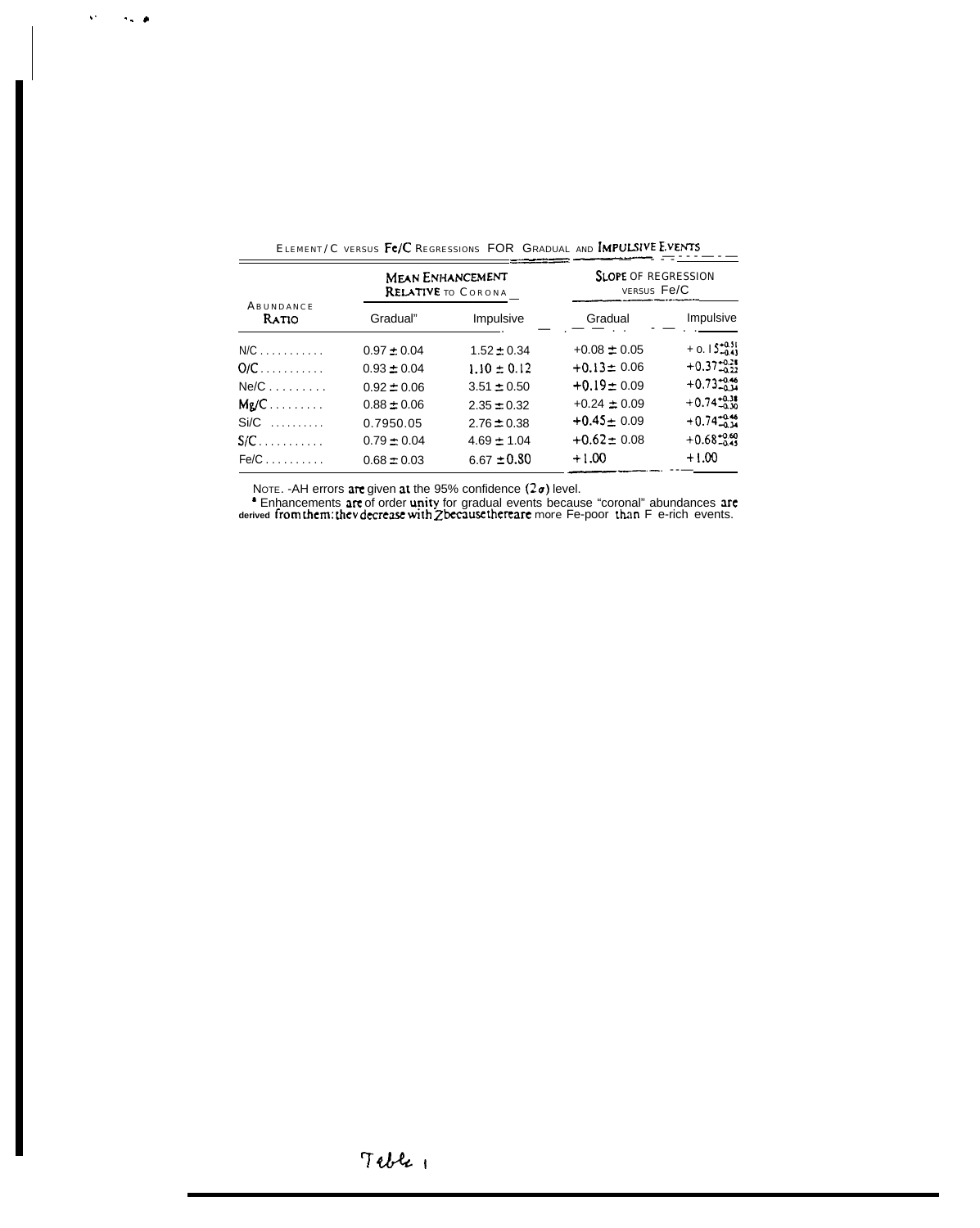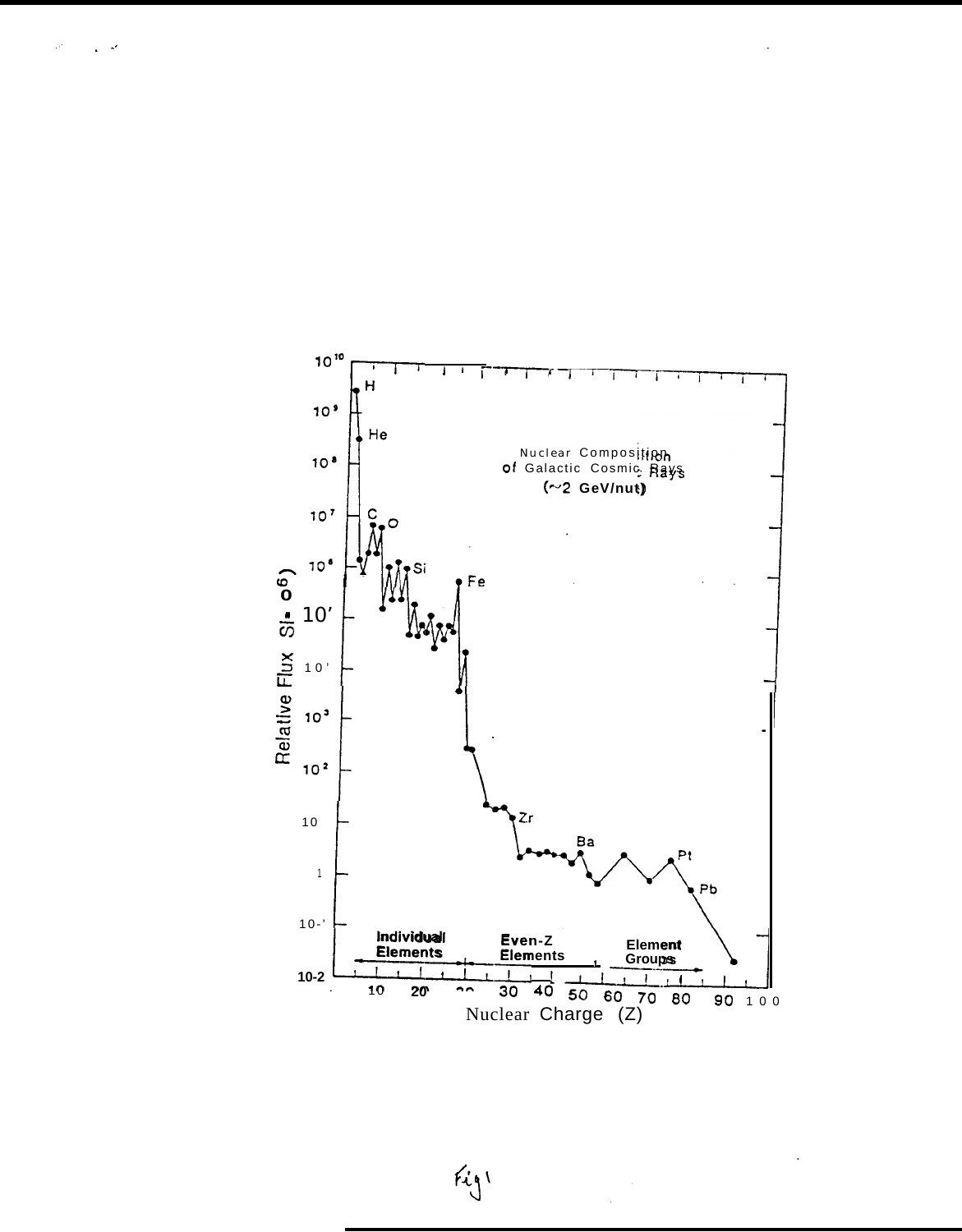

 $\mathsf b$ 

 $\bar{\mathbf{r}}$  .

Figz Figz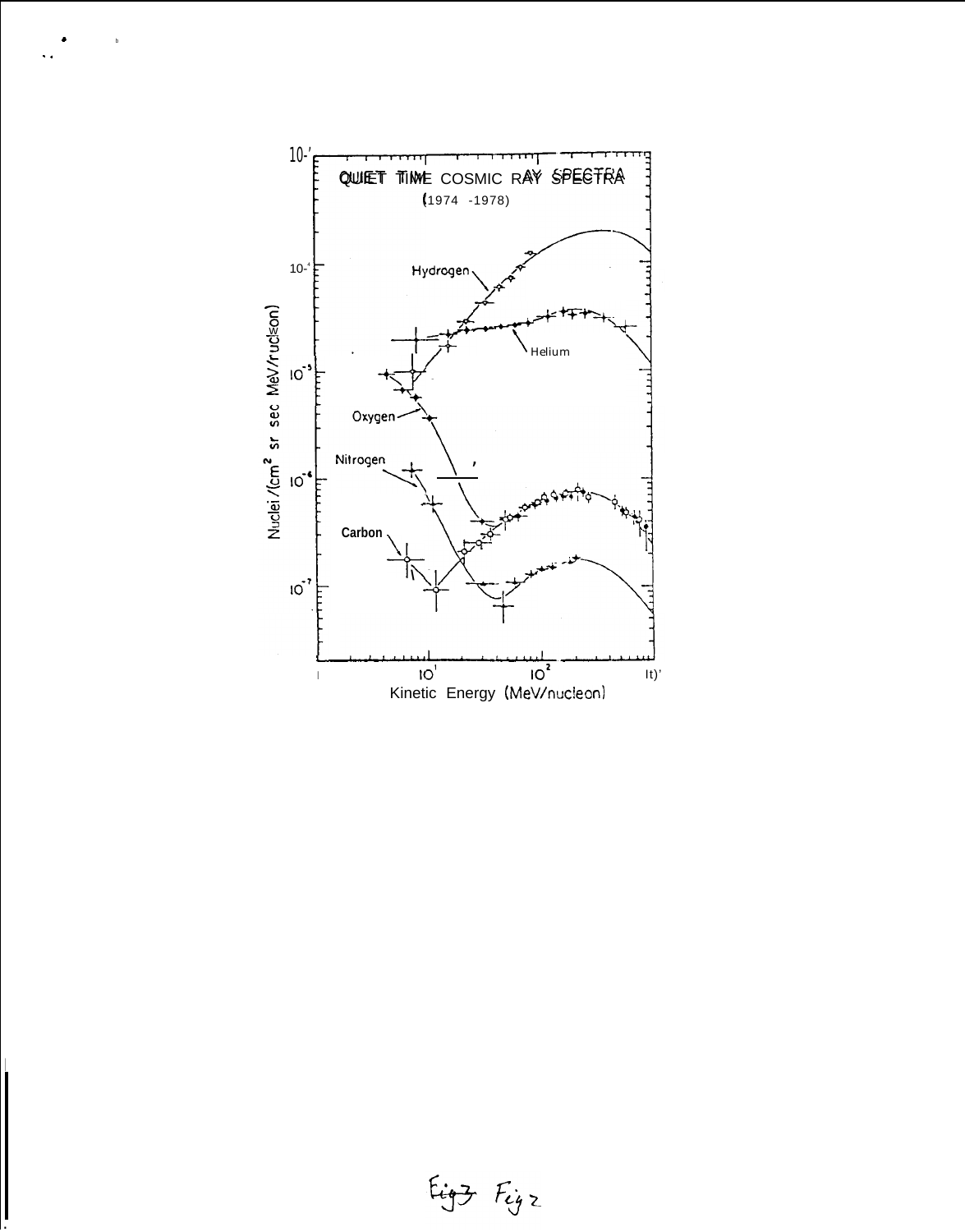

 $\mathcal{F}_{\mathcal{A}}$ 

 $\ddot{\phantom{1}}$ 

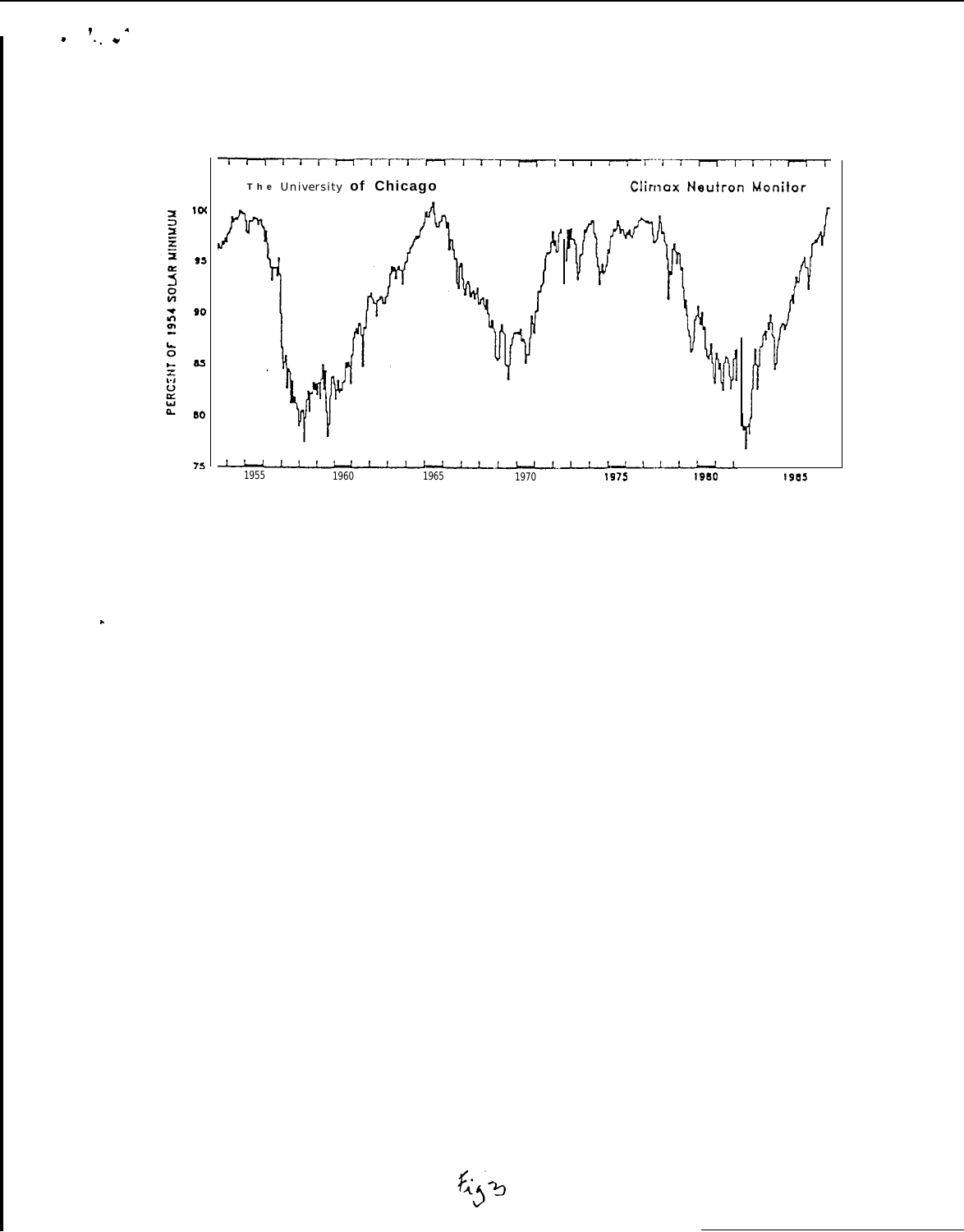

Fig4

 $\frac{1}{2}$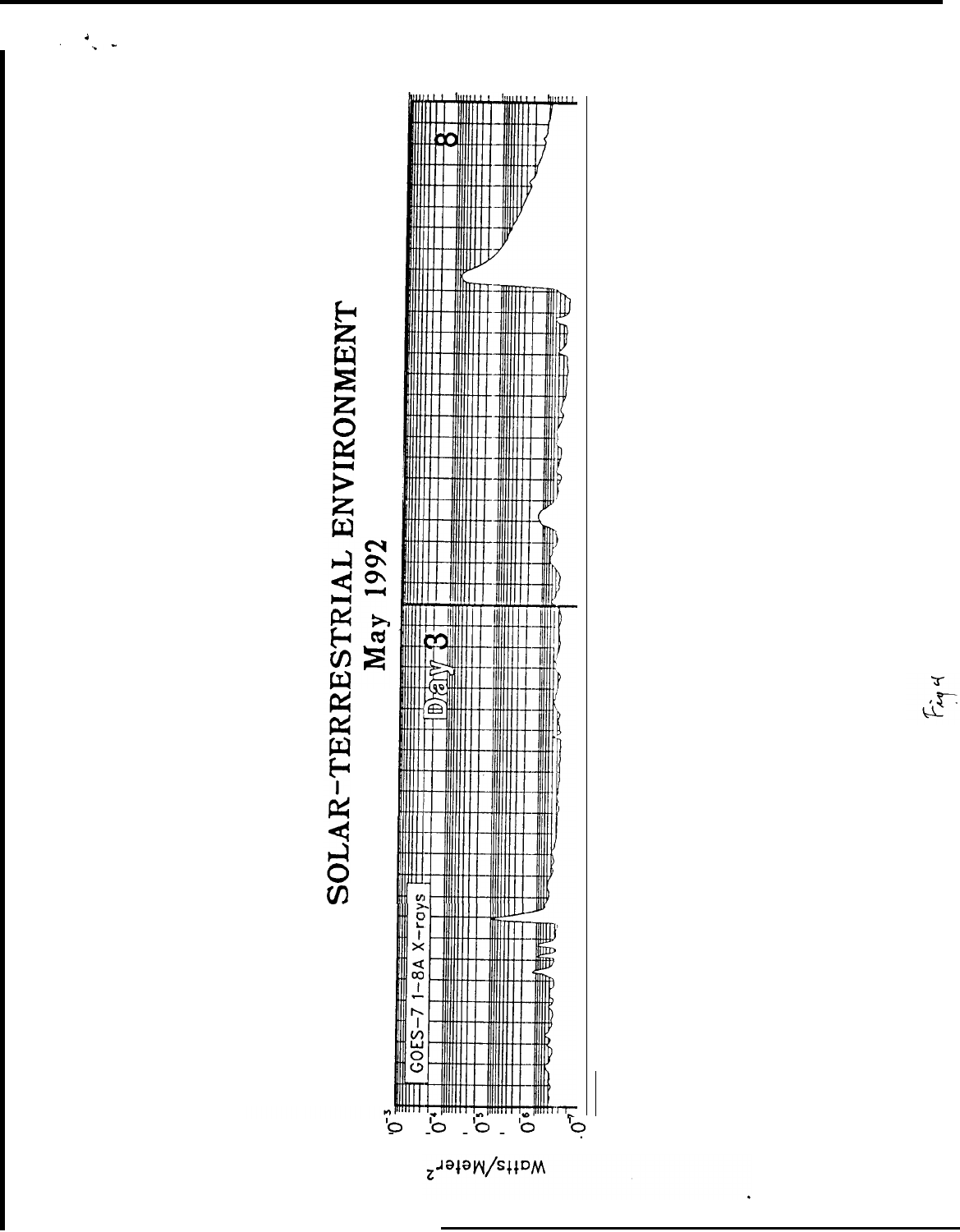

 $\mathbf{r} = \frac{1}{2} \sum_{i=1}^{n} \mathbf{r}_i$ 

Idealized interplanetary magnetic field line between the sun and the earth with the favorable propagation path indicated.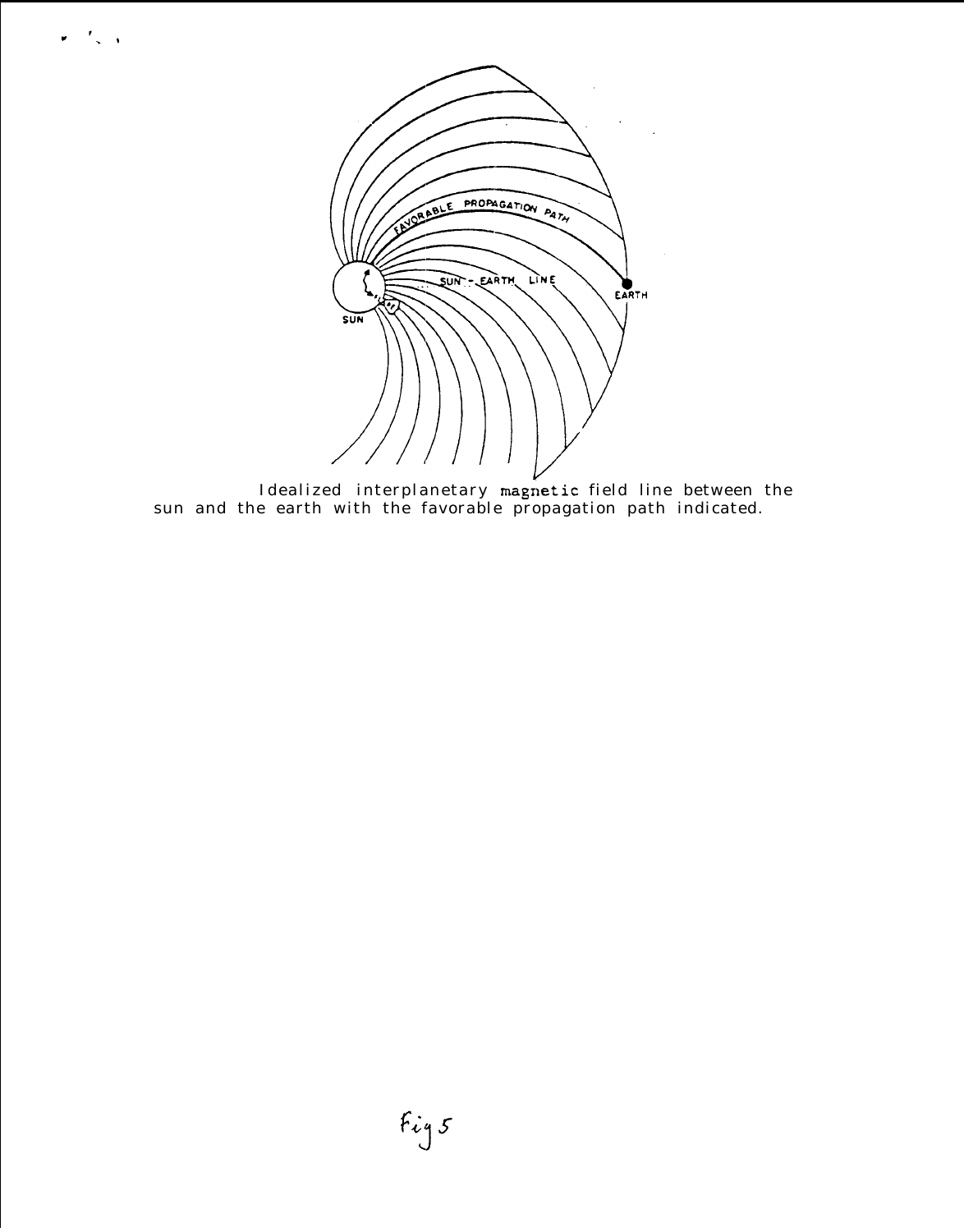

 $f_{ij}$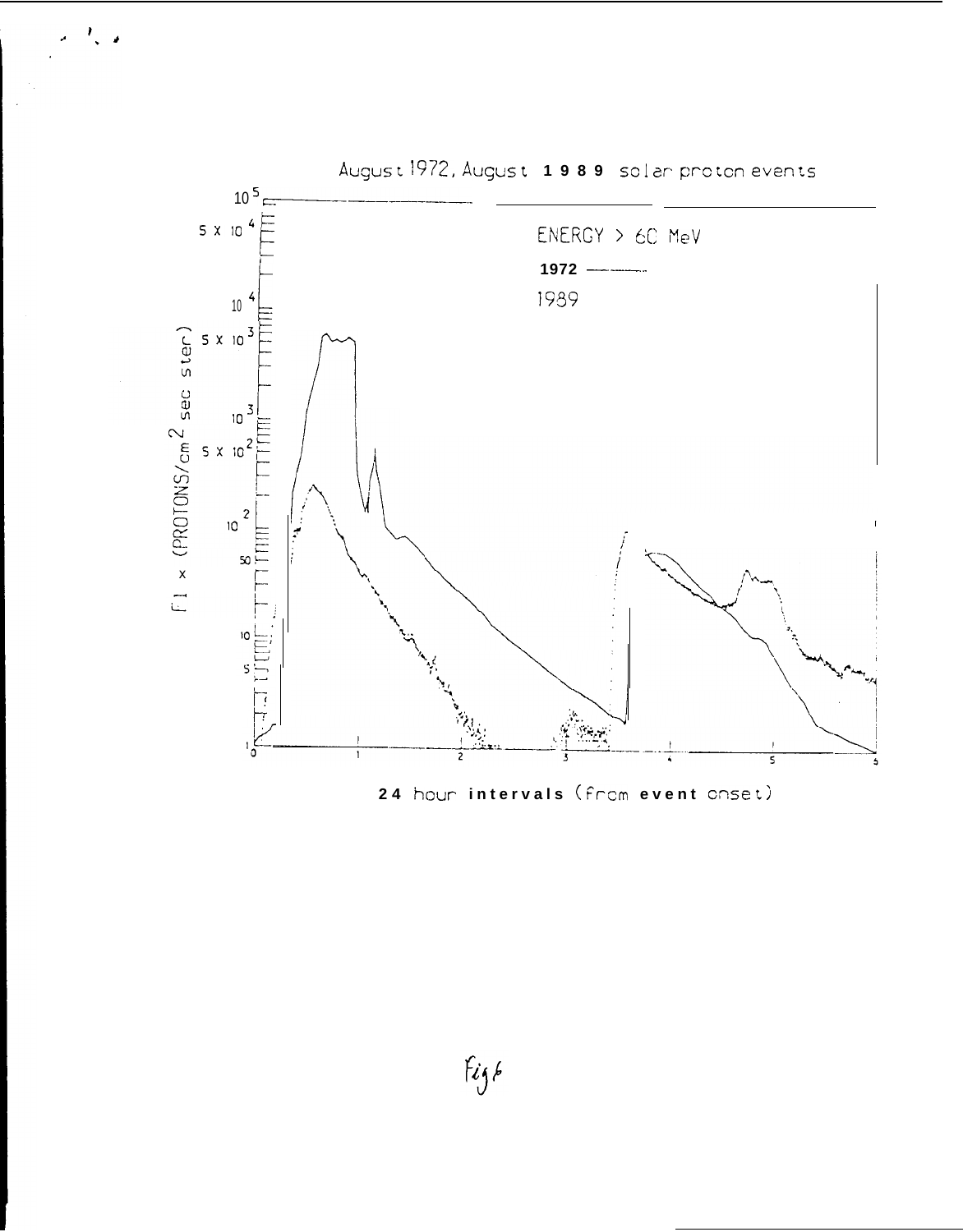

 $\overline{(\ }$ 

SOLAR LONGITUDE OF FLARE

 $\sim 10^6$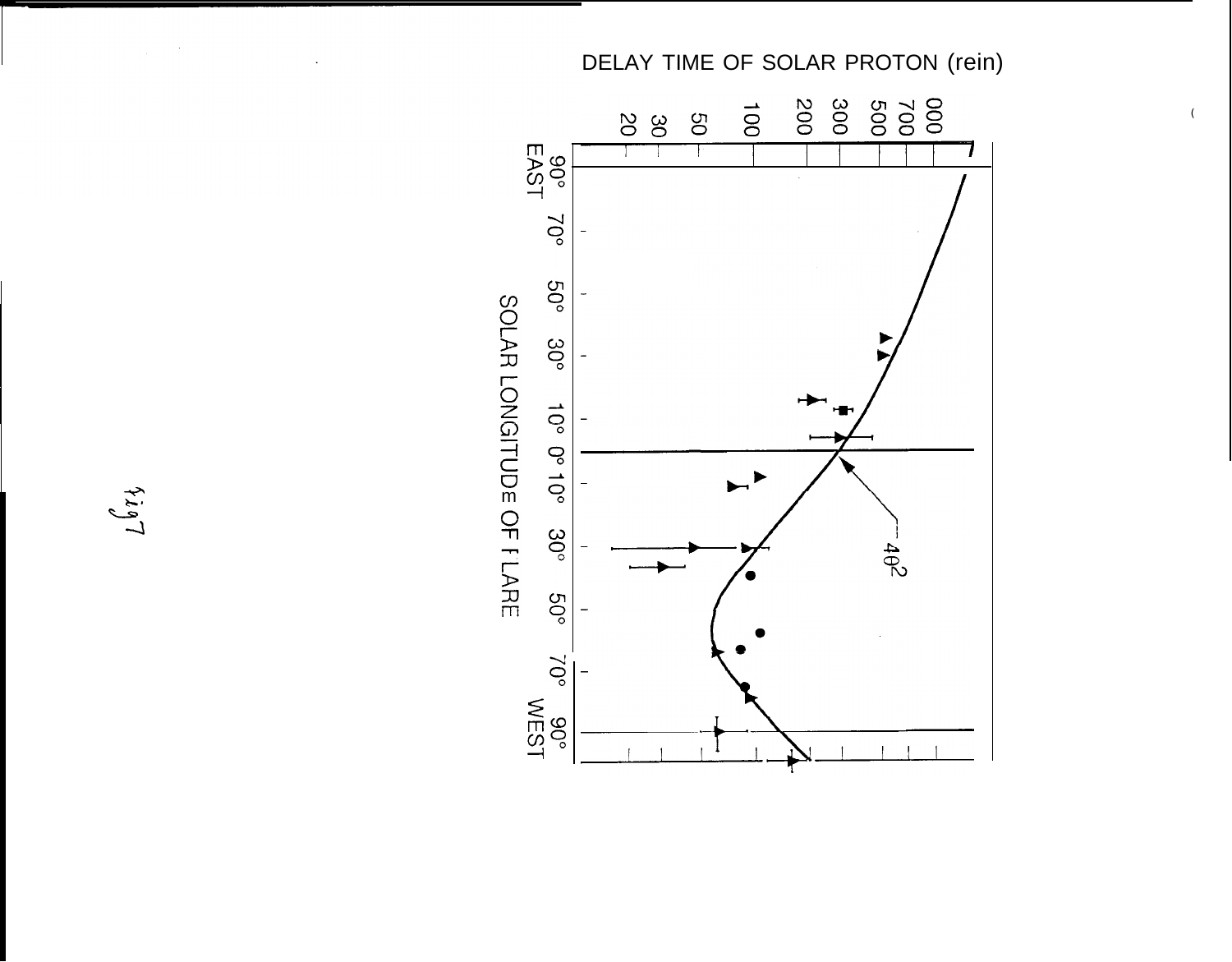

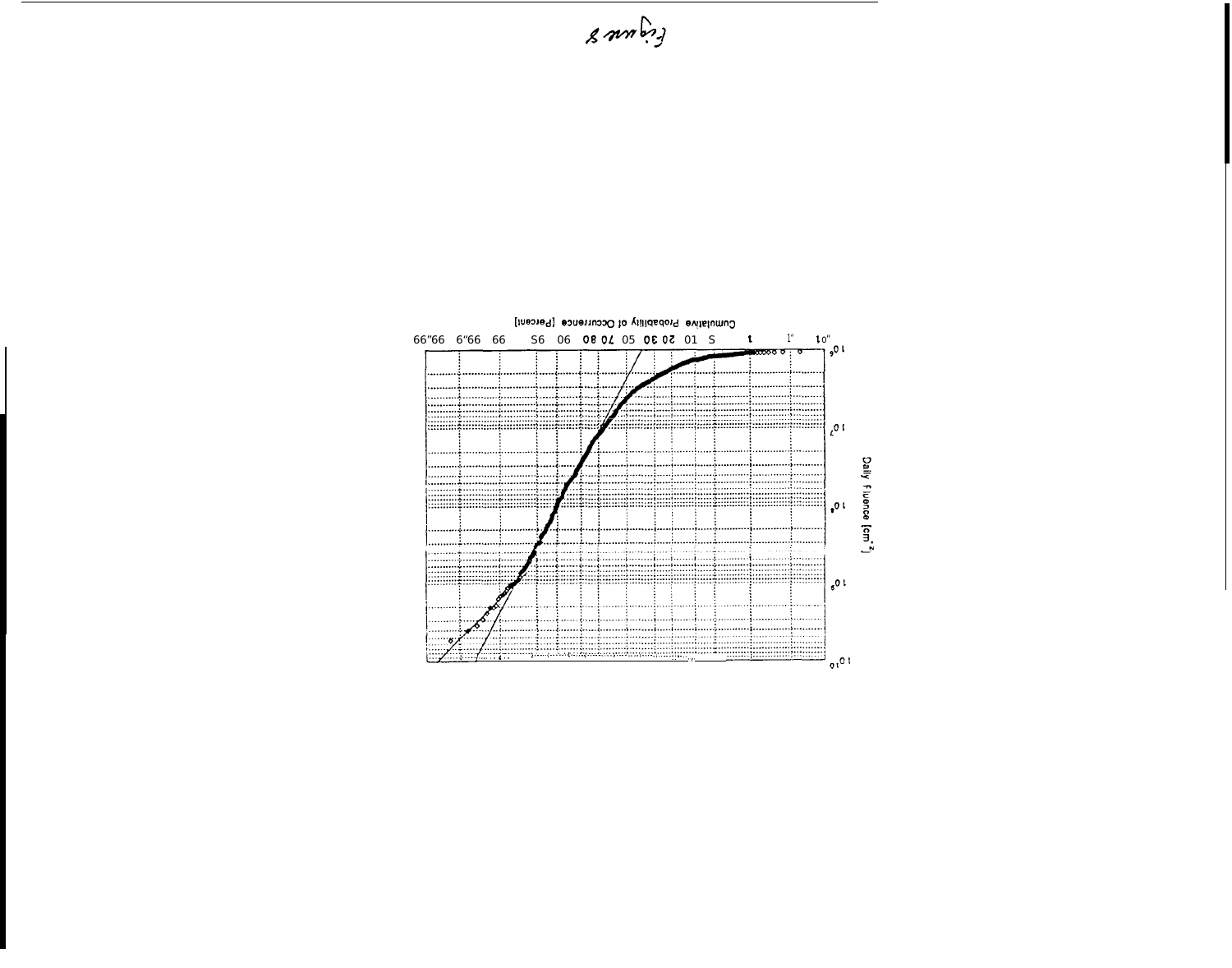

Figure 9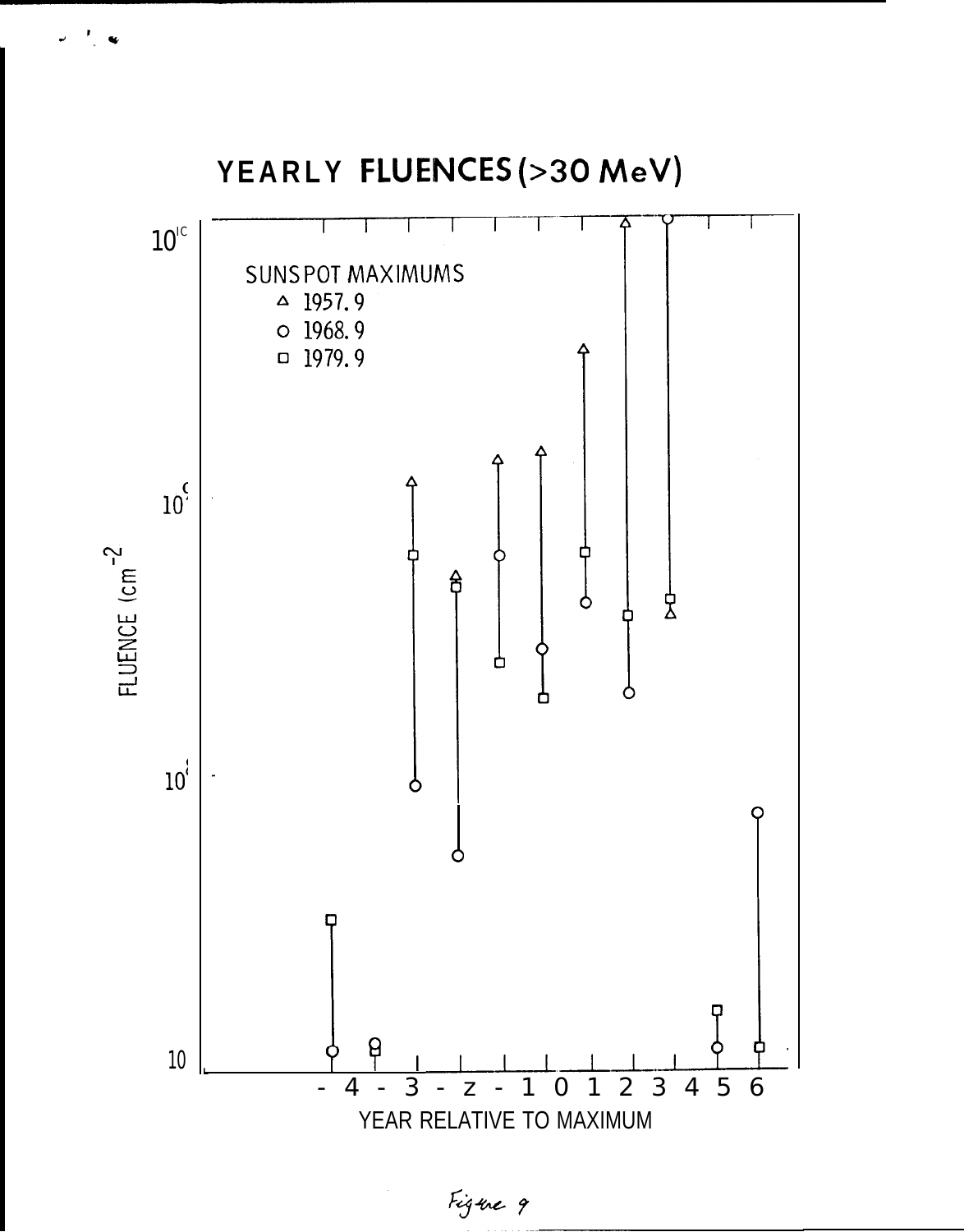



 $\ddots$